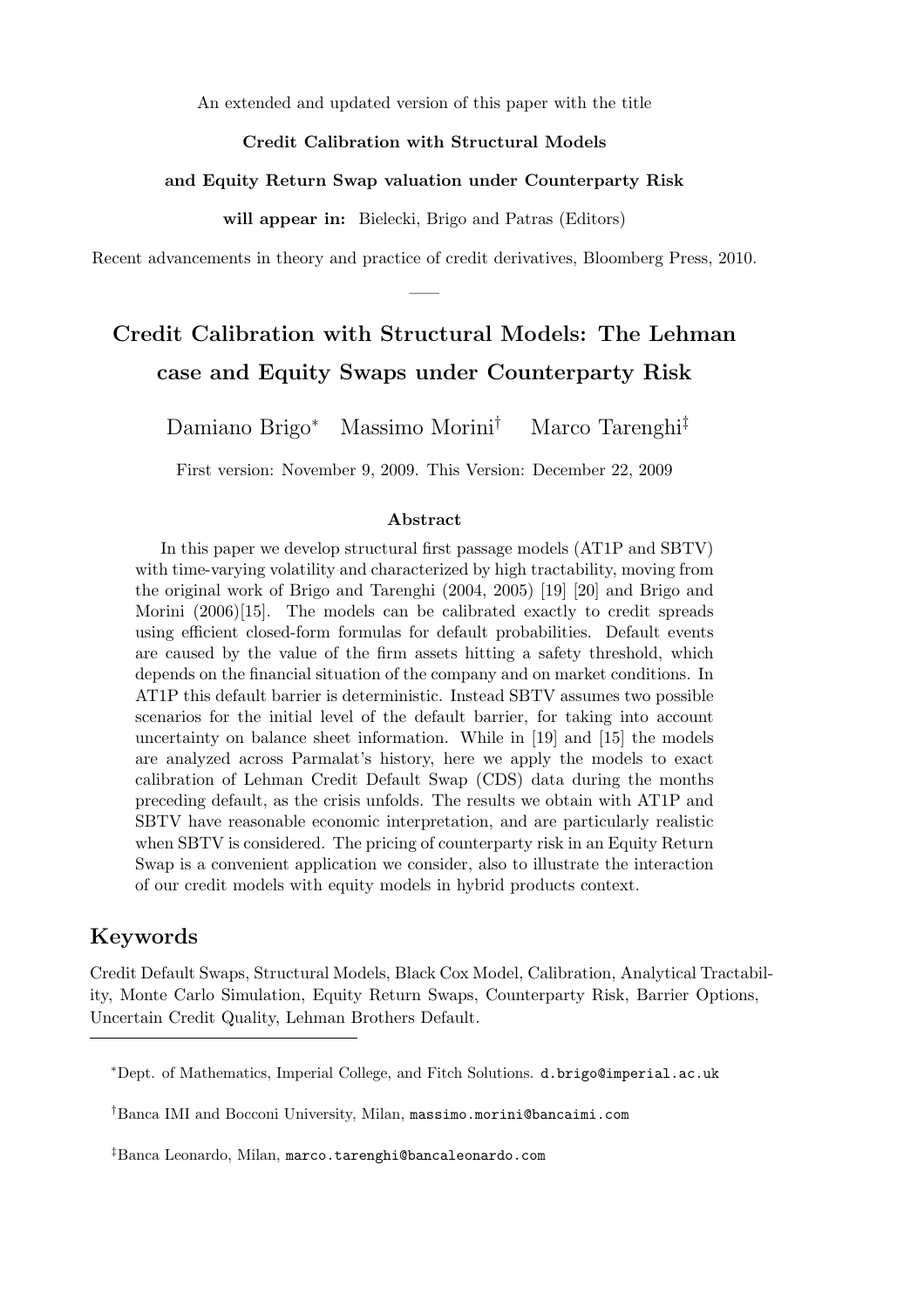### 1 Introduction

Modeling firms default is an important issue, especially in recent times where the crisis begun in 2007 has led to bankruptcy of several companies all over the world. Structural models are based on the work by Merton (1974), in which a firm life is linked to its ability to pay back its debt. Let us suppose that a firm issues a bond to finance its activities and also that this bond has maturity  $T$ . At final time  $T$ , if the firm is not able to reimburse all the bondholders we can say that there has been a default event. In this simplified context default may occur only at final time T and is triggered by the value of the firm being below the debt level. In a more realistic and sophisticated structural model (Black and Cox (BC) (1976), part of the family of *first passage time models*) default can happen also before maturity  $T$ . In first passage time models the default time is the first instant where the firm value hits from above either a deterministic (possibly time varying) or a stochastic barrier, ideally associated with safety covenants forcing the firm to early bankruptcy in case of important credit deterioration. In this sense the firm value is seen as a generic asset and these models use the same mathematics of barrier options pricing models. For a summary of the literature on structural models, possibly with stochastic interest rates and default barriers, we refer for example to Chapter 3 of Bielecki and Rutkowski (2001). Here we just mention works generalizing the form of the default barrier to account for the debt level, such as Briys and de Varenne (1997), Hsu et al. (2002), Hui et al. (2003), and Dorfleitner, Schneider and Veza (2007).

It is important to notice that structural models make some implicit but important assumptions: They assume that the firm value follows a random process similar to the one used to describe generic stocks in equity markets, and that it is possible to observe this value or to obtain it from equity information. Therefore, unlike intensity models, here the default process can be completely monitored based on default free market information and comes less as a surprise. However, structural models in their basic formulations and with standard barriers (Merton, BC) have few parameters in their dynamics and cannot be calibrated exactly to structured data such as CDS quotes along different maturities.

In this paper we follow [19], [20], [15] and [16] to effectively use two families of structural models (AT1P and SBTV) in the ideal "territory" of intensity models, i.e. to describe default probabilities in a way that is rich enough to calibrate CDS quotes. First of all, in Section 2 we present the Analytically Tractable First Passage Model (AT1P), which has a deterministic default barrier and is a generalization of the classic Black and Cox model; we show how this model, differently from the Black and Cox Model, mantains analytical formulas for default probabilities even when allowing asset volatility to be realistically time-varying. In Section 3 we show how this feature can be exploited in order to calibrate the parameters of the model to market prices of single name CDS's (in a way similar to the procedure used to calibrate intensities in reduced form models). While in [19] and [15] we had tested AT1P and SBTV calibration on Parmalat data as Parmalat approached default, here in Section 4 we consider the concrete case of another firm, Lehman Brothers, approaching default, and we show how our proposed structural model calibration changes as the company credit quality (as summarized by its CDS quotes) deteriorates in time. The analysis of the model behaviour in representing Lehman approaching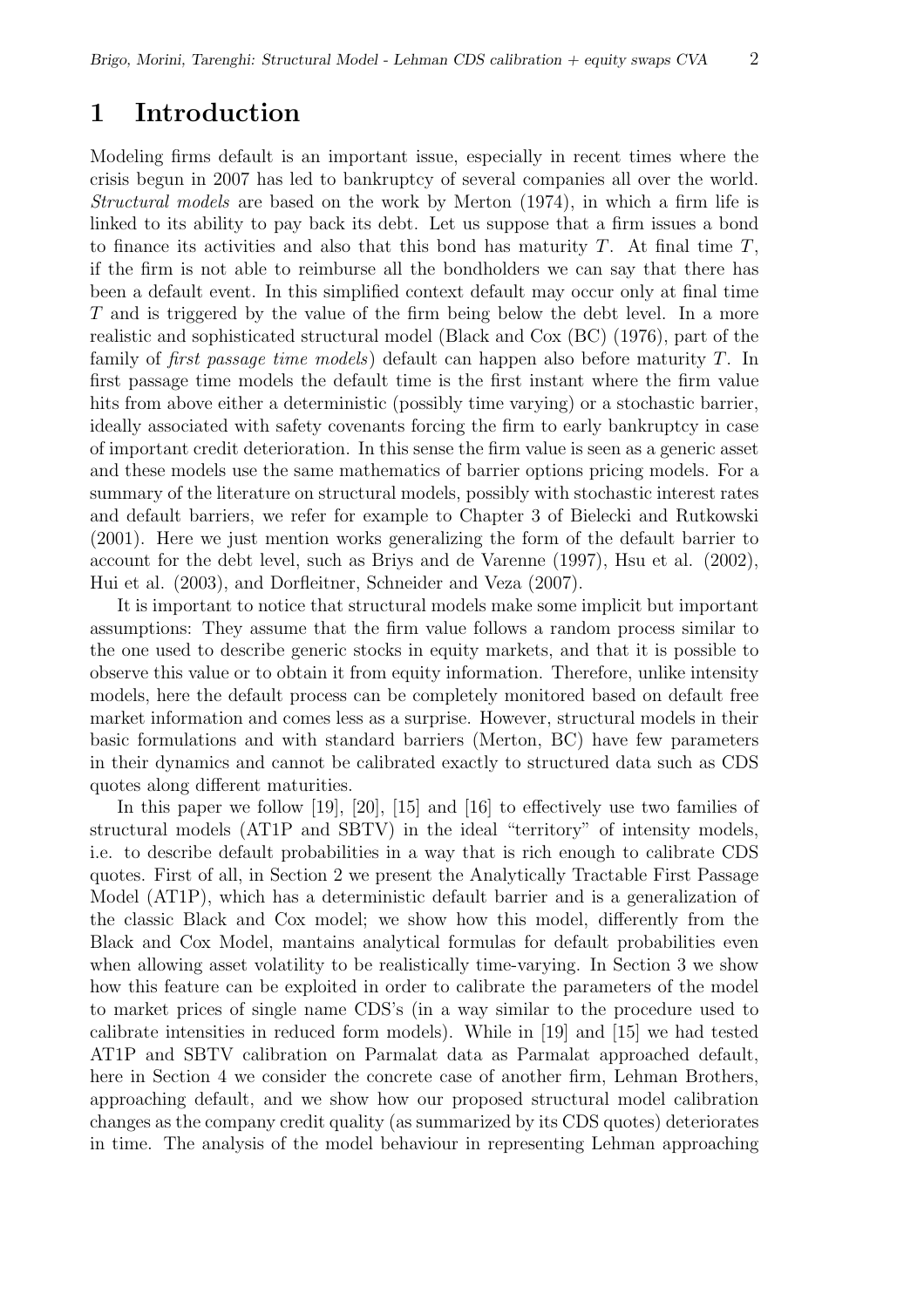| <b>CVA</b>   | One-sided            |                            | <b>Bilateral</b>       |
|--------------|----------------------|----------------------------|------------------------|
| Modelling    | Volatility           | Volatility and Correlation |                        |
| IR Swaps     | Brigo Masetti (2005) | Brigo Pallavicini (2007)   | Brigo, Pallavicini and |
| with Netting |                      |                            | Papatheodorou (2009)   |
| IR Exotics   |                      | Brigo Pallavicini (2007)   | B., P. and P. (2009)   |
| Oil Swaps    |                      | Brigo Bakkar (2009)        |                        |
| <b>CDS</b>   |                      | Brigo Chourdakis (2008)    | Brigo Capponi (2008)   |
| Equity TRS   |                      | Brigo Tarenghi (2004,2005) |                        |
|              |                      | Brigo Masetti (2005)       |                        |

Table 1: Part of earlier analogous literature on CVA valuation with respect to inclusion of underlying asset volatilities and/or correlation between underlying asset and counterparties, along with bilateral features.

default leads us to introduce in Section 5 an extension of the model, aimed at adding further realism to the model. This extension, called Scenario Barrier Time-Varying Volatility Model (SBTV), assumes two possible scenarios for the initial level of the default barrier, to take into account uncertainty on balance sheet information, and in particular the difficulty in evaluating the liability portfolio of the company. Also in this case we mantain analytical tractability and in Section 6 we present the results of calibration to CDS quotes.

Due to their intrinsic nature, structural models result to be a natural method to price equity-credit hybrid products and also to evaluate counterparty risk in equity products. The counterparty risk (Credit Valuation) Adjustment (CVA) has received a lot of attention in an exploding literature, and in several asset classes. We recall here the work of Sorensen and Bollier (1994), Huge and Lando (1999), Brigo and Pallavicini (2007), Brigo and Masetti (2005) and Brigo, Pallavicini and Papatheodorou (2009) for CVA on interest rate products, both unilateral and bilateral (last paper). For credit products, especially CDS, CVA has been analyzed in Leung and Kwok (2005), Blanchet-Scalliet and Patras (2008), Brigo and Chourdakis (2009), Crepey, Jeanblanc and Zargari (2009), Lipton and Sepp (2009), who resort to a structural model, and Walker (2005), while Brigo and Capponi (2008) study the bilateral case. CVA on commodities is analyzed in Brigo and Bakkar (2009), whereas CVA on Equity is analyzed in Brigo and Tarenghi (2004, 2005). CVA with netting is examined in Brigo and Masetti (2005), Brigo and Pallavicini (2007) and Brigo, Pallavicini and Papatheodorou (2009). CVA with collateral margining is analyzed in Assefa, Bielecki, Crepey and Jeanblanc (2009) and in Alavian et al (2009), whereas collateral triggers are considered in Yi (2009). In Section 7 we consider the particular case of an Equity Return Swap with counterparty risk. In this context we have to take care of the correlation between the counterparty and the underlying, and this is done much more conveniently in structural models than in intensity models. Here for CVA results in equity payoffs we follow Brigo and Tarenghi (2004, 2005), also reported in the final part of Brigo and Masetti (2005). To help the reader orientation with respect our past works on CVA, we summarize them in Table 1. This is a table that is supposed to help putting our paper in the context of our earlier works on CVA and is not meant to be exhaustive or even representative of the research field.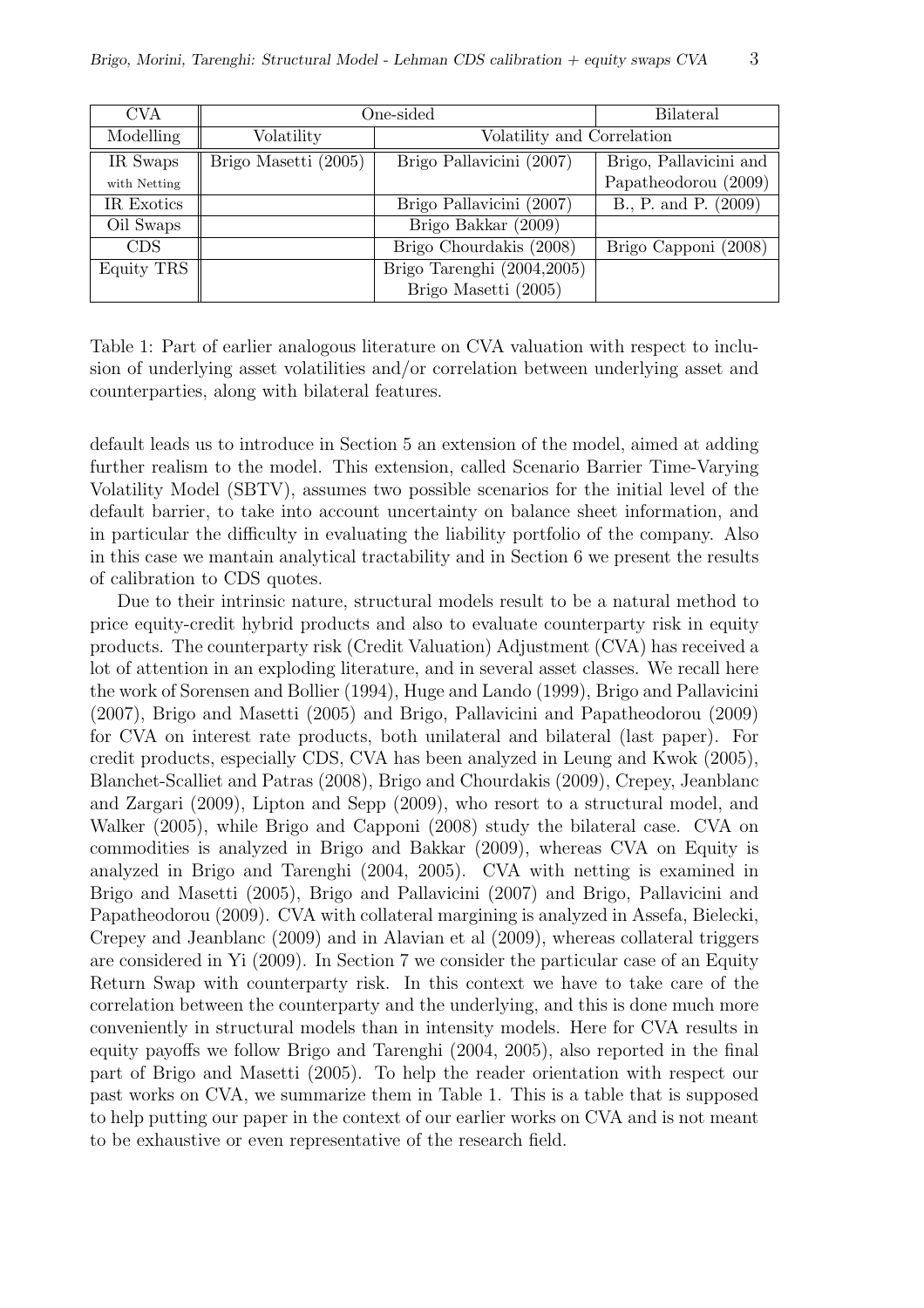# 2 The Analytically Tractable First Passage (AT1P) Model

The fundamental hypothesis of the model we resume here is that the underlying process is a Geometric Brownian Motion (GBM), which is also the kind of process commonly used for equity stocks in the Black Scholes model. This choice is the typical choice of classical structural models (Merton, Black Cox), which postulate a GBM (Black and Scholes) lognormal dynamics for the value of the firm  $V$ . This lognormality assumption is considered to be acceptable. Crouhy et al (2000) report that "this assumption [lognormal V] is quite robust and, according to KMVs own empirical studies, actual data conform quite well to this hypothesis.".

Proposition 2.1. (Analytically-Tractable First Passage (AT1P) Model) Assume the risk neutral dynamics for the value of the firm  $V$  is characterized by a risk free rate  $r_t$ , a payout ratio  $k_t$  and an instantaneous volatility  $\sigma_t$ , according to equation

$$
dV_t = V_t (r_t - k_t) dt + V_t \sigma_t dW_t
$$
\n<sup>(1)</sup>

and assume a default barrier  $H(t)$  (depending on the parameters H and B) of the form

$$
H(t) = H \exp\left(\int_0^t \left(r_u - k_u - B\sigma_u^2\right) du\right)
$$

and let  $\tau$  be defined as the first time where  $V(t)$  hits  $H(t)$  from above, starting from  $V_0 > H$ ,

$$
\tau = \inf\{t \ge 0 : V_t \le H(t)\}.
$$

Then the survival probability is given analytically by

$$
\mathbb{Q}(\tau > T) = \left[ \Phi \left( \frac{\log \frac{V_0}{H} + \frac{2B - 1}{2} \int_0^T \sigma_u^2 du}{\sqrt{\int_0^T \sigma_u^2 du}} \right) - \left( \frac{H}{V_0} \right)^{2B - 1} \Phi \left( \frac{\log \frac{H}{V_0} + \frac{2B - 1}{2} \int_0^T \sigma_u^2 du}{\sqrt{\int_0^T \sigma_u^2 du}} \right) \right].
$$
 (2)

For a proof, see [19] or [16].

A couple of remarks are in order. First of all, we notice that in the formula for the survival probability in Proposition 2.1,  $H$  and  $V$  never appear alone, but always in ratios like  $V/H$ ; this homogeneity property allows us to rescale the initial value of the firm  $V_0 = 1$ , and express the barrier parameter H as a fraction of it. In this case we do not need to know the real value of the firm, neither its real debt situation. Also, we can re-write the barrier as

$$
H(t) = \frac{H}{V_0} \mathbb{E}_0 \left[ V_t \right] \exp \left( -B \int_0^t \sigma_u^2 du \right).
$$

Therefore the behaviour of  $H(t)$  has a simple economic interpretation. The backbone of the default barrier at t is a proportion, controlled by the parameter  $H$ , of the expected value of the company assets at  $t$ . H may depend on the level of liabilities, on safety covenants and in general on the characteristics of the capital structure of the company. This is in line with observations in Giesecke (2004), pointing out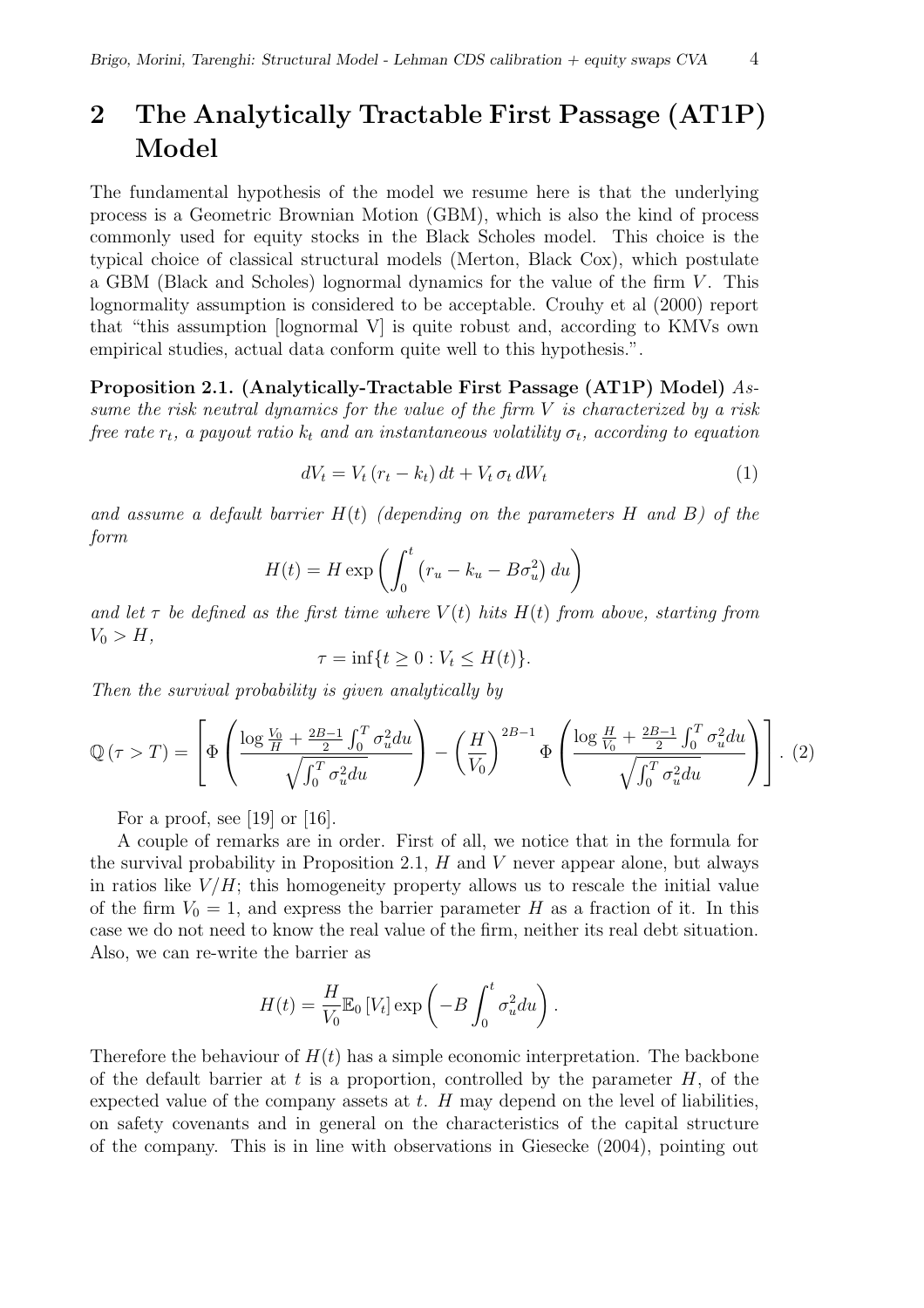that some discrepancies between the Black and Cox Model and empirical regularities may be addressed with the realistic assumption that, like the firm value, the total debt grows at a positive rate, or that firms maintain some target leverage ratio as in Collin-Dufresne and Goldstein (2001).

Also, depending on the value of the parameter  $B$ , it is possible that this backbone is modified by accounting for the volatility of the company's assets. For example,  $B > 0$  corresponds to the interpretation that when volatility increases -which can be independent of credit quality- the barrier is slightly lowered to cut some more slack to the company before going bankrupt. In the following tests we simply assume  $B = 0$ , corresponding to a case where the barrier does not depend on volatility and the "distance to default" is simply modeled through the barrier parameter H.

### 3 Calibration of the structural model to CDS data

Since we are dealing with default probabilities of firms, it is straightforward to think of financial instruments depending on these probabilities and whose final aim is to protect against the default event. One of the most representative protection instruments is the Credit Default Swap (CDS). CDS's are contracts that have been designed to offer protection against default. Here we introduce CDS in their traditional "running" form. For a methodology for converting running CDS to upfront CDS, as from the so called "BIG BANG" by ISDA, see Beumee et al. (2009).

Consider two companies "A" (the *protection buyer*) and "B" (the *protection* seller) who agree on the following. If a third reference company " $C$ " (the reference credit) defaults at a time  $\tau_C \in (T_a, T_b]$ , "B" pays to "A" at time  $\tau = \tau_C$  itself a certain "protection" cash amount  $L_{GD}$  (Loss Given the Default of "C"), supposed to be deterministic in the present paper. This cash amount is a protection for "A" in case "C" defaults. A typical stylized case occurs when "A" has bought a corporate bond issued from "C" and is waiting for the coupons and final notional payment from this bond: If "C" defaults before the corporate bond maturity, "A" does not receive such payments. "A" then goes to "B" and buys some protection against this risk, asking "B" a payment that roughly amounts to the bond notional in case "C" defaults.

Typically LGD is equal to a notional amount, or to a notional amount minus a recovery rate. We denote the recovery rate by " $\text{R}_{EC}$ ".

In exchange for this protection, company "A" agrees to pay periodically to "B" a fixed "running" amount R, called "CDS spread", at a set of times  $\{T_{a+1}, \ldots, T_b\}$ ,  $\alpha_i = T_i - T_{i-1}, T_0 = 0$ . These payments constitute the "premium leg" of the CDS (as opposed to the L<sub>GD</sub> payment, which is termed the "protection leg"), and  $R$  is fixed in advance at time 0; the premium payments go on up to default time  $\tau$  if this occurs before maturity  $T_b$ , or until maturity  $T_b$  if no default occurs.

$$
\begin{array}{rcl}\n\text{``B''} & \rightarrow & \text{protection} \text{ } \text{L}_{\text{CD}} \text{ at default } \tau_C \text{ if } T_a < \tau_C \le T_b \quad \rightarrow & \text{``A''} \\
\text{``B''} & \leftarrow & \text{rate} \ R \text{ at } T_{a+1}, \dots, T_b \text{ or until default } \tau_C \quad \leftarrow & \text{``A''} \\
\end{array}
$$

Formally, we may write the RCDS ("R" stands for running) discounted value at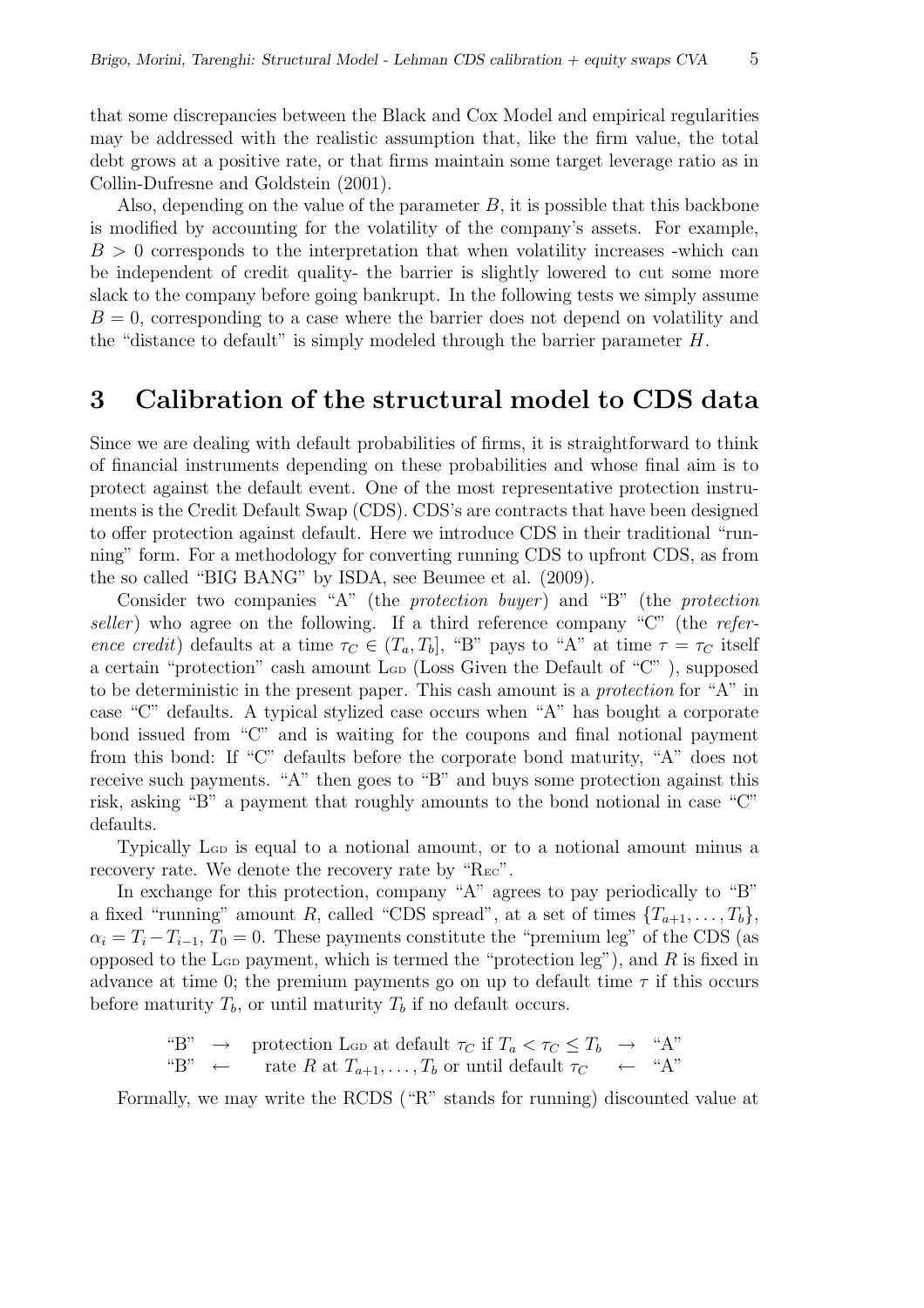time  $t$  seen from "A" as

$$
\Pi_{\text{RCDS}_{a,b}}(t) := -D(t,\tau)(\tau - T_{\beta(\tau)-1})R\mathbf{1}_{\{T_a < \tau < T_b\}} - \sum_{i=a+1}^b D(t,T_i)\alpha_i R\mathbf{1}_{\{\tau \ge T_i\}} + \mathbf{1}_{\{T_a < \tau \le T_b\}} D(t,\tau) \text{ L}_{\text{GD}} \tag{3}
$$

where  $t \in [T_{\beta(t)-1}, T_{\beta(t)})$ , i.e.  $T_{\beta(t)}$  is the first date among the  $T_i$ 's that follows t, and where  $\alpha_i$  is the year fraction between  $T_{i-1}$  and  $T_i$ .

The pricing formula for this payoff depends on the assumptions on the interest rates dynamics and on the default time  $\tau$ . Let  $\mathcal{F}_t$  denote the basic filtration without default, typically representing the information flow of interest rates and possibly other default-free market quantities (and also intensities in the case of reduced form models), and  $\mathcal{G}_t = \mathcal{F}_t \vee \sigma (\{\tau < u\}, u \leq t)$  the extended filtration including explicit default information. In our current "structural model" framework with deterministic default barrier the two sigma-algebras coincide by construction, i.e.  $\mathcal{G}_t = \mathcal{F}_t$ , because here the default is completely driven by default-free market information. This is not the case with intensity models, where the default is governed by an external random variable and  $\mathcal{F}_t$  is strictly included in  $\mathcal{G}_t$ , i.e.  $\mathcal{F}_t \subset \mathcal{G}_t$ .

We denote by  $CDS(t, [T_{a+1}, \ldots, T_b], T_a, T_b, R, L_{GD})$  the price at time t of the above standard running CDS. At times some terms are omitted, such as for example the list of payment dates  $[T_{a+1}, \ldots, T_b]$ . In general we can compute the CDS price according to risk-neutral valuation (see for example Bielecki and Rutkowski (2001)):

$$
CDS(t, T_a, T_b, R, \text{LoD}) = \mathbb{E}\{\Pi_{\text{RCDS}_{a,b}}(t)|\mathcal{G}_t\} = \mathbb{E}\{\Pi_{\text{RCDS}_{a,b}}(t)|\mathcal{F}_t\} =: \mathbb{E}_t\{\Pi_{\text{RCDS}_{a,b}}(t)\}\tag{4}
$$

in our structural model setup. A CDS is quoted through its "fair"  $R$ , in that the rate R that is quoted by the market at time t satisfies  $CDS(t, T_a, T_b, R, L_{GD}) = 0$ . Let us assume, for simplicity, deterministic interest rates; then we have

$$
CDS(t, T_a, T_b, R, \text{L}_{GD}) := -R \mathbb{E}_t \{ P(t, \tau) (\tau - T_{\beta(\tau)-1}) \mathbf{1}_{\{T_a < \tau < T_b\}} \}
$$
\n
$$
- \sum_{i=a+1}^b P(t, T_i) \alpha_i R \mathbb{E}_t \{ \mathbf{1}_{\{\tau \ge T_i\}} \} + \text{L}_{GD} \mathbb{E}_t \{ \mathbf{1}_{\{T_a < \tau \le T_b\}} P(t, \tau) \}
$$
\n
$$
= -R \left[ \sum_{i=a+1}^b \left( P(t, T_i) \alpha_i \mathbb{Q}\{\tau \ge T_i\} + \int_{T_{i-1}}^{T_i} (u - T_{i-1}) P(t, u) d\mathbb{Q}(\tau \le u) \right) \right]
$$
\n
$$
+ \text{L}_{GD} \int_{T_a}^{T_b} P(t, u) d\mathbb{Q}(\tau \le u) \tag{5}
$$

From our earlier definitions, straightforward computations lead to the price at initial time 0 of a CDS, under deterministic interest rates, as

$$
CDS_{a,b}(0, R, \text{L}_{GD}) = R \int_{T_a}^{T_b} P(0, t)(t - T_{\beta(t)-1}) d\mathbb{Q}(\tau > t)
$$
(6)  

$$
-R \sum_{i=a+1}^{b} P(0, T_i) \alpha_i \mathbb{Q}(\tau \ge T_i) - \text{L}_{GD} \int_{T_a}^{T_b} P(0, t) d\mathbb{Q}(\tau > t)
$$

so that if one has a formula for the curve of survival probabilities  $t \mapsto \mathbb{Q}(\tau > t)$ , as in our AT1P structural model, one also has a formula for CDS. It is clear that the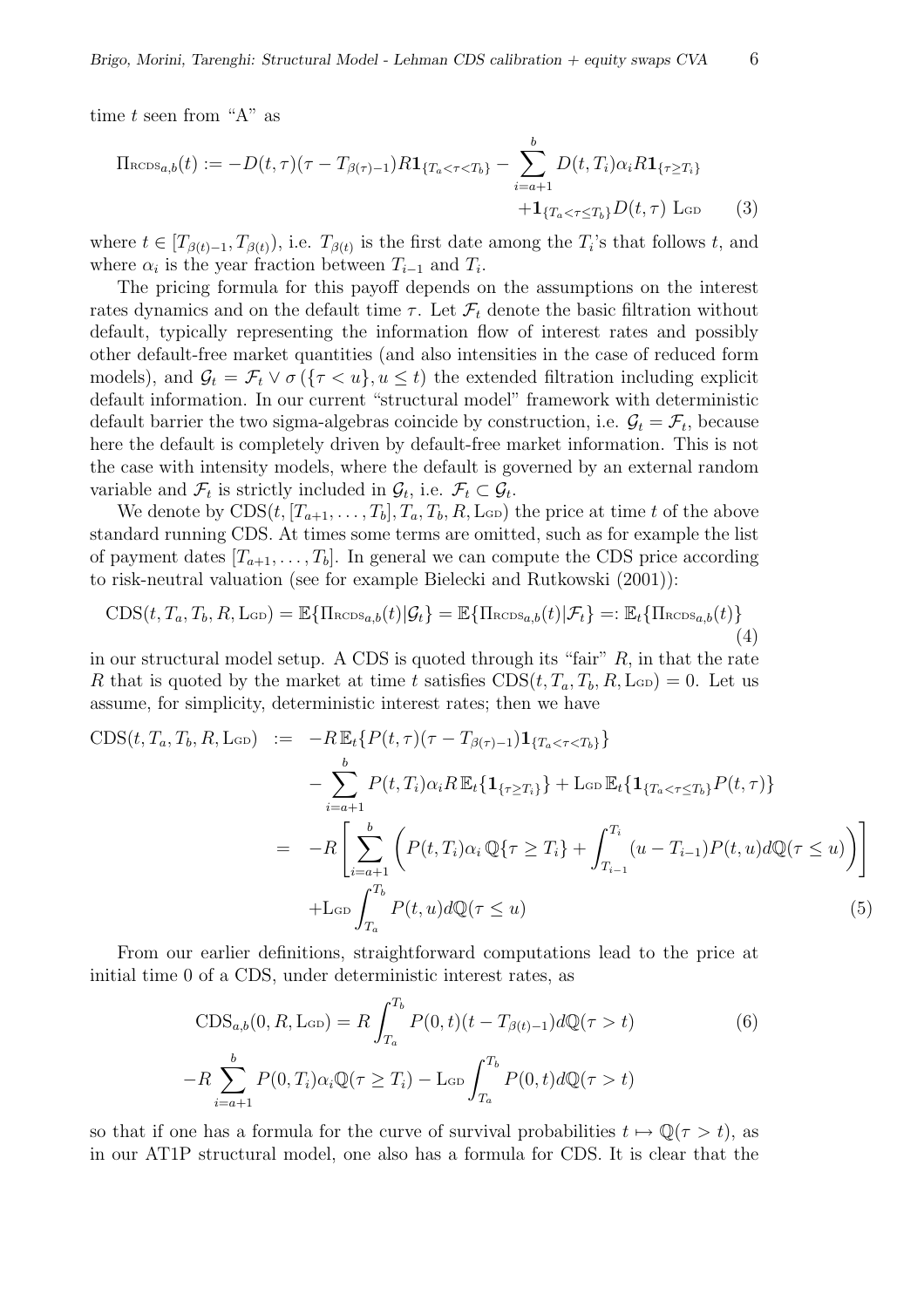fair rate R strongly depends on the default probabilities. The idea is to use quoted values of these fair  $R$ 's with different maturities to derive the default probabilities assessed by the market.

Formula (2) can be used to fit the model parameters to market data. If we aim at creating a one to one correspondence between volatility parameters and CDS quotes, we can exogenously choose the value  $H$  and  $B$ , leaving all the unknown information in the calibration of the volatility. If we do so, we find exactly one volatility parameter for each CDS maturity, including the first one. In our tests we have followed this approach, where  $H$  has been chosen externally before calibration. In [19] and [16] we also suggest a methodology that takes into account equity volatilities in the calibration.

In general the above CDS calibration procedures are justified by the fact that in the end we are not interested in estimating the real process of the firm value underlying the contract, but only in reproducing risk neutral default probabilities with a model that makes sense also economically. While it is important that the underlying processes have an economic interpretation, we are not interested in sharply estimating them or the capital structure of the firm, but rather we appreciate the structural model interpretation as a tool for assessing the realism of the outputs of calibrations, and as an instrument to check economic consequences and possible diagnostics.

In the following section we analyze how the AT1P model works in practice, in particular we consider the case of Lehman Brothers, one of the world major banks that incurred into a deep crisis, ending up with the bank's default. For simplicity our tests have been performed using the approximated postponed payoff for CDS (see [16] or Brigo and Mercurio (2006) for the details). An analysis of the same model on the Parmalat crisis, terminating in the 2003 default, is available in Brigo and Tarenghi (2004) and Brigo and Morini (2006).

# 4 A Case Study with AT1P: Lehman Brothers default history

- August 23, 2007: Lehman announces that it is going to shut one of its home lending units (*BNC Mortgage*) and lay off 1,200 employees. The bank says it would take a \$52 million charge to third-quarter earnings.
- March 18, 2008: Lehman announces better than expected first-quarter results (but profits have more than halved).
- June 9, 2008: Lehman confirms the booking of a \$2.8 billion loss and announces plans to raise \$6 billion in fresh capital by selling stock. Lehman shares lose more than 9% in afternoon trade.
- June 12, 2008: Lehman shakes up its management; its chief operating officer and president, and its chief financial officer are removed from their posts.
- August 28, 2008: Lehman prepares to lay off 1,500 people. The Lehman executives have been knocking on doors all over the world seeking a capital infusion.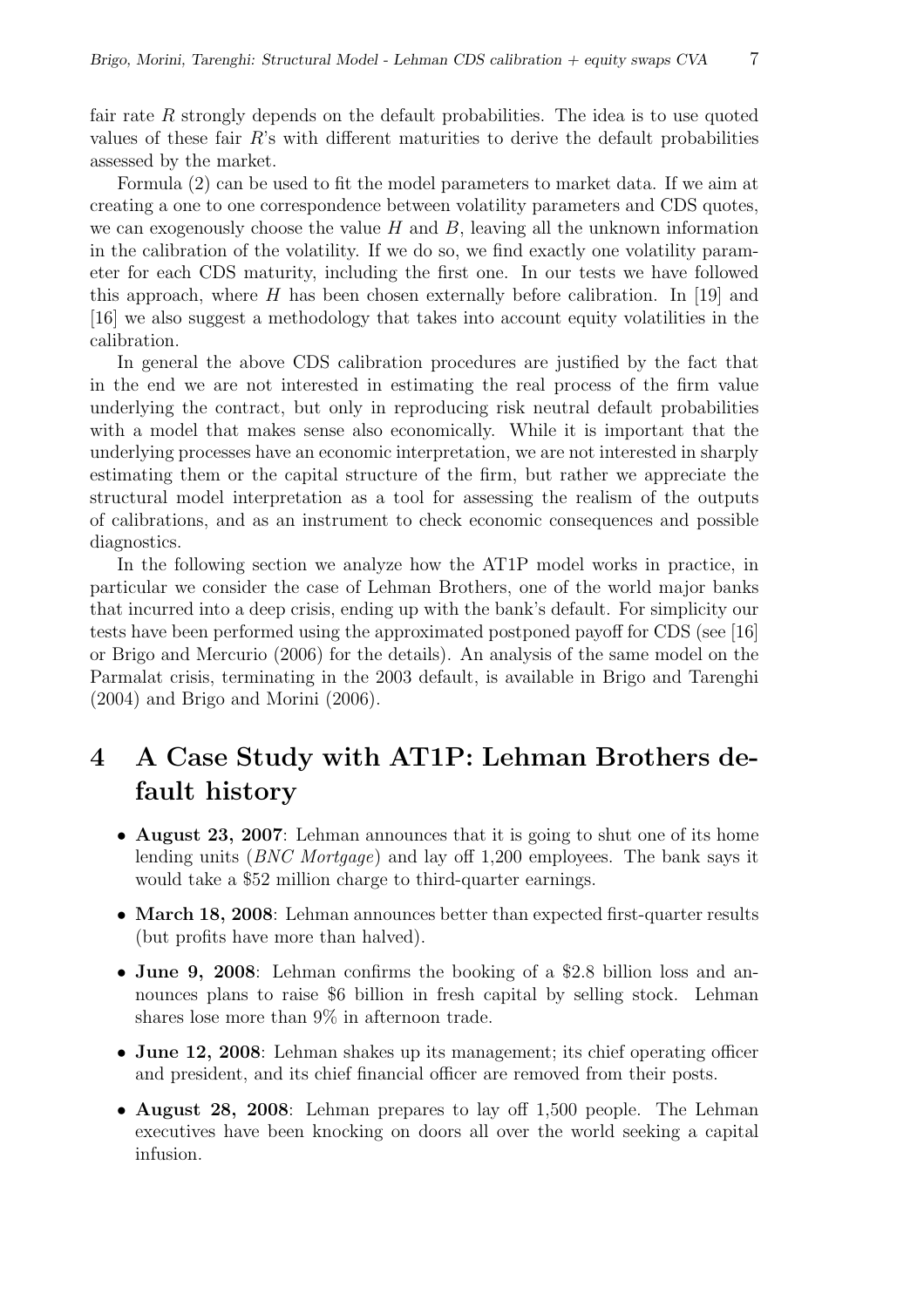- September 9, 2008: Lehman shares fall 45%.
- September 14, 2008: Lehman files for bankruptcy protection and hurtles toward liquidation after it failed to find a buyer.

Here we show how the AT1P model calibration behaves when the credit quality of the considered company deteriorates in time (perceived as a widening of CDS spreads<sup>1</sup>). We are going to analyze three different situations: i) a case of relatively stable situation, before the beginning of the crisis, ii) a case in the mid of the crisis and iii) a last case just before the default.

During our calibration we fix  $\text{R}_{\text{EC}} = 40\%$ ,  $B = 0$  and  $H = 0.4$ ; this last choice is a completely arbitrary choice and has been suggested by the analogy with the CDS recovery rate. Also, as a comparison, we report the results of the calibration obtained using an intensity model. In simple intensity models, the survival probability can be using an intensity model. In simple i<br>computed as  $\mathbb{Q}(\tau > t) = \exp \left(-\int_0^t$ intensity models, the survival probability can be<br> $\int_0^t \lambda(u) du$ , where  $\lambda$  is the *intensity function* or hazard rate (assumed here to be deterministic). We choose a piecewise constant shape for  $\lambda(t)$  and calibrate it to CDS quotes.

#### 4.1 Lehman Brothers CDS Calibration: July 10th, 2007

On the left part of Table 2 we report the values of the quoted CDS spreads on July 10th, 2007, before the beginning of the crisis. We see that the spreads are very low, indicating a stable situation for Lehman. In the middle of Table 2 we have the results of the calibration obtained using an intensity model, while on the right part of the Table we have the results of the calibration obtained using the AT1P model.

It is important to stress the fact that the AT1P model is flexible enough to achieve exact calibration.

|             | $R_i$<br>(bps) | bps       | $Surv$ (Int) | $\sigma_i$ | AT1P<br>Surv |
|-------------|----------------|-----------|--------------|------------|--------------|
| 10 Jul 2007 |                |           | 100.0%       |            | 100.0%       |
| 1v          | 16             | 0.267%    | 99.7%        | 29.2\%     | 99.7%        |
| 3y          | 29             | $0.601\%$ | 98.5%        | 14.0%      | 98.5%        |
| 5y          | 45             | 1.217\%   | 96.2%        | 14.5%      | 96.1%        |
| 7y          | 50             | $1.096\%$ | 94.1%        | 12.0%      | 94.1%        |
| $10\rm{y}$  | 58             | 1.407\%   | 90.2%        | 12.7%      | 90.2%        |

Table 2: Results of calibration for July 10th, 2007.

<sup>&</sup>lt;sup>1</sup>It is market practice for CDS of names with deteriorating credit quality to quote an upfront premium rather than a running spread. After the so called ISDA Big Bang, it is likely that several names will quote an upfront on top of a fixed pre-specified running spread even when the credit quality has not deteriorated. In our tests we directly deal with the equivalent running spread alone, which can be obtained by upfront premia by means of standard techniques, see for example Beumee et al. (2009).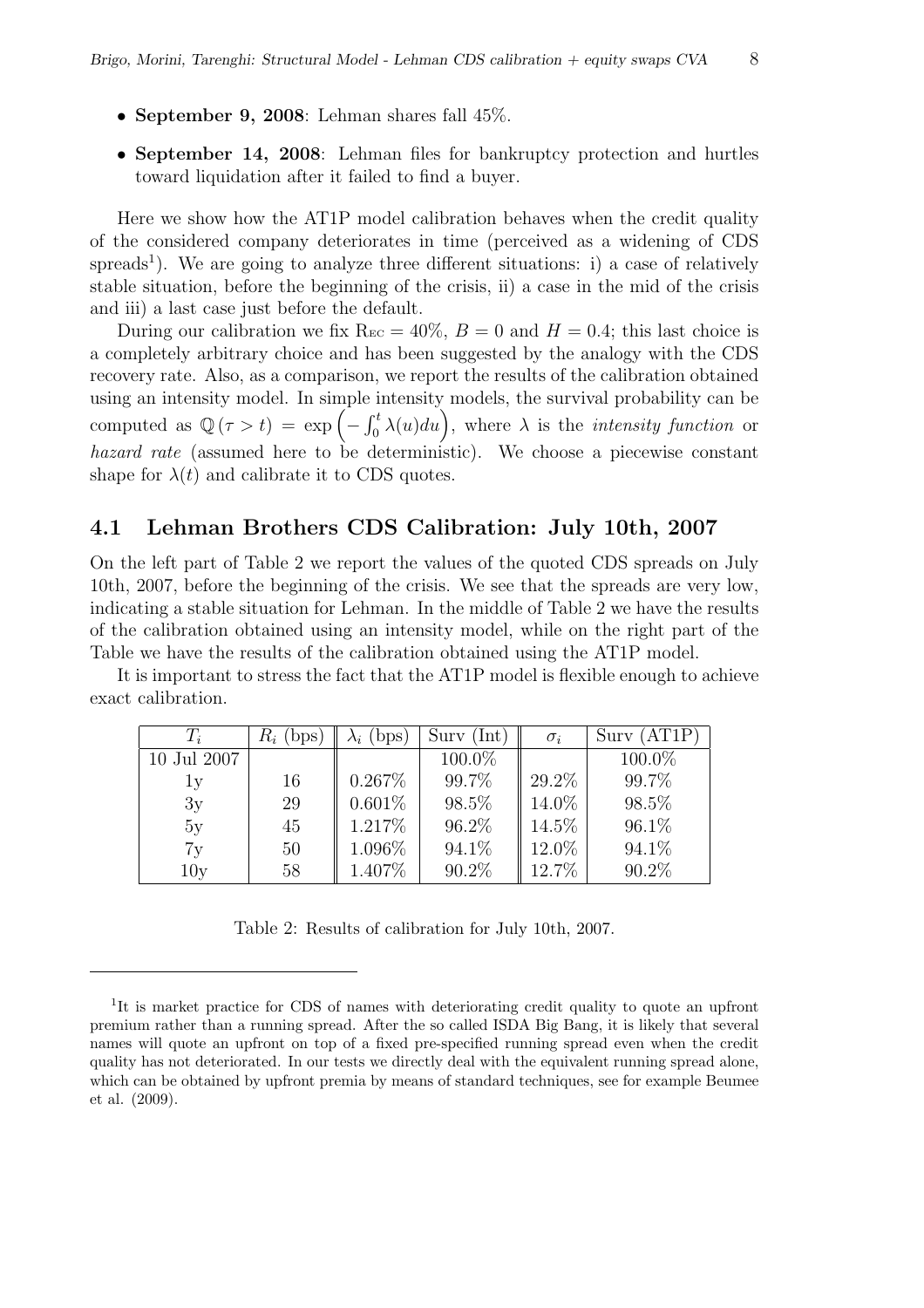#### 4.2 Lehman Brothers CDS Calibration: June 12th, 2008

In Table 3 we report the results of the calibration on June 12th, 2008, in the middle of the crisis. We see that the CDS spreads  $R_i$  have increased with respect to the previous case, but are not very high, indicating the fact that the market is aware of the difficulties suffered by Lehman but thinks that it can come out of the crisis. The survival probability resulting from calibration is lower than in the previous case; since the barrier parameter  $H$  has not changed, this translates into higher volatilities.

| $T_i$          | $R_i$ (bps) | (bps)   | $Surv$ (Int) | $\sigma_i$ | (AT1P)<br>Surv |
|----------------|-------------|---------|--------------|------------|----------------|
| 12 Jun 2008    |             |         | 100.0%       |            | 100.0%         |
| 1y             | 397         | 6.563\% | 93.6%        | $45.0\%$   | 93.5%          |
| 3y             | 315         | 4.440\% | 85.7%        | 21.9%      | 85.6%          |
| 5y             | 277         | 3.411\% | 80.0%        | 18.6%      | 79.9%          |
| 7y             | 258         | 3.207%  | 75.1%        | 18.1\%     | 75.0%          |
| $10\mathrm{v}$ | 240         | 2.907%  | 68.8%        | 17.5%      | 68.7%          |

Table 3: Results of calibration for June 12th, 2008.

### 4.3 Lehman Brothers CDS Calibration: September 12th, 2008

In Table 4 we report the results of the calibration on September 12th, 2008, just before Lehman's default. We see that the spreads are now very high, corresponding to lower survival probability and higher volatilities than before.

| $T_i$       | $R_i$<br>(bps) | (bps)<br>$\lambda_i$ | $Surv$ (Int) | $\sigma_i$ | AT1P'<br>Surv |
|-------------|----------------|----------------------|--------------|------------|---------------|
| 12 Sep 2008 |                |                      | 100.0%       |            | 100.0%        |
| ΤA          | 1437           | 23.260%              | 79.2%        | 62.2%      | 78.4%         |
| 3y          | 902            | 9.248\%              | 65.9%        | 30.8%      | 65.5%         |
| 5y          | 710            | 5.245\%              | 59.3%        | 24.3%      | 59.1%         |
| 7y          | 636            | 5.947%               | 52.7%        | 26.9%      | 52.5%         |
| 10y         | 588            | 6.422\%              | 43.4%        | 29.5%      | 43.4%         |

Table 4: Results of calibration for September 12th, 2008.

#### 4.4 Comments

We have seen that the AT1P model can calibrate exactly CDS market quotes, and the survival probabilities obtained are in accordance with those obtained using an intensity model. This confirms the well known fact that, when interest rates are assumed independent of default, survival probabilities can be implied from CDS in a model-independent way (formula (6)). Anyway, after a deeper analysis of the results, we find: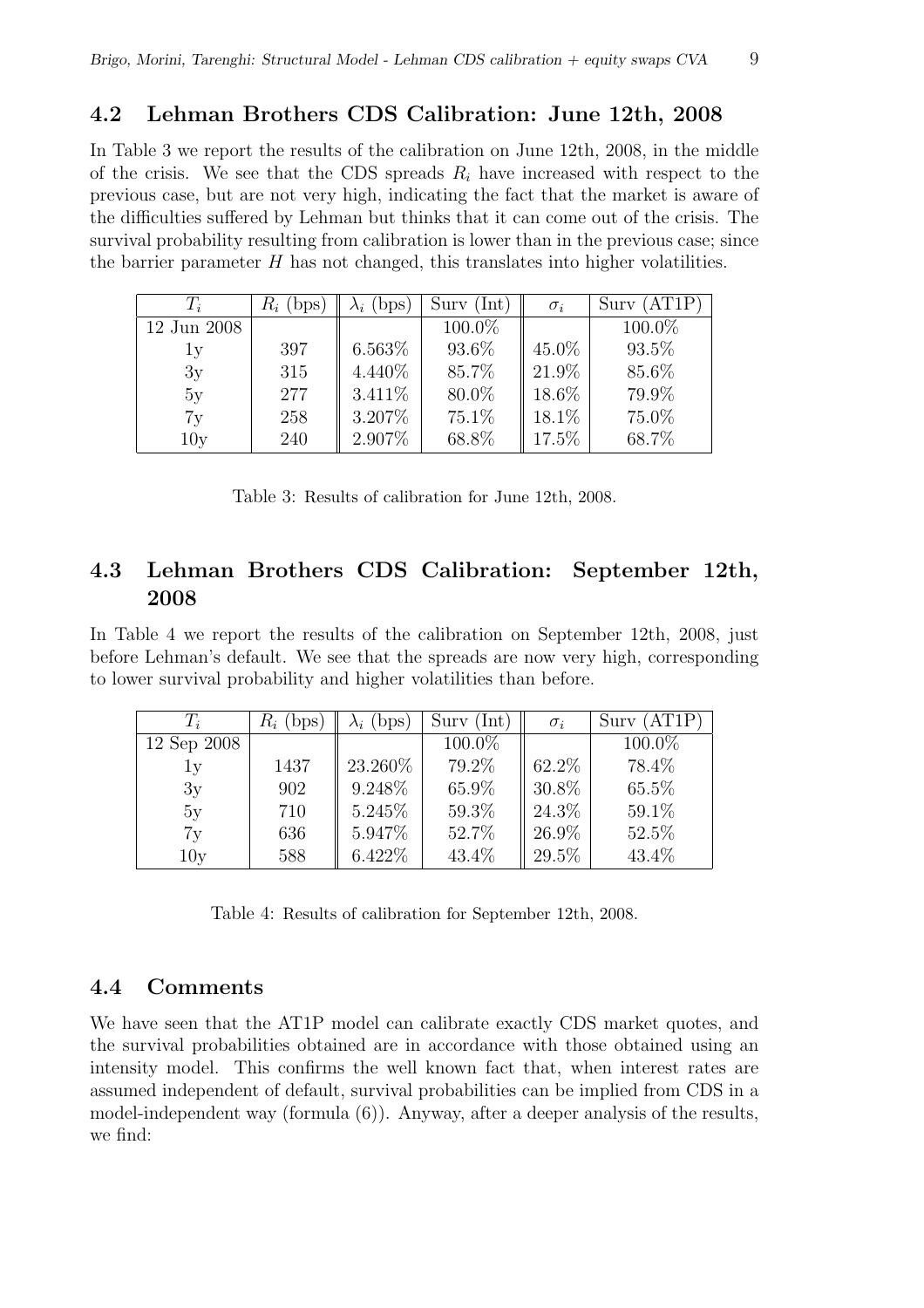- Scarce relevance of the barrier in calibration: the barrier parameter H has been fixed before calibration and everything is left to the volatility calibration;
- High discrepancy between first volatility bucket and the following values.

The problem is that when the default boundary is deterministic, diffusion models tend to calibrate a relevant probability of default by one-year (shortest horizon credit spread) only by supposing particularly high one-year volatility. This is due to the fact that, initially, with low volatilities the trajectories of a model like (1) do not widen fast enough to hit a deterministic barrier frequently enough to generate relevant default probabilities. One has therefore to choose a high initial volatility to achieve this. The problem is also related to the fundamental assumption that the default threshold is a deterministic, known function of time, based on reliable accounting data. This is a very strong assumption and usually it is not true: balance sheet information is not certain, possibly because the company is hiding information, or because a real valuation of the firm assets is not easy (for example in case of derivative instruments). Public investors, then, may have only a partial and coarse information about the true value of the firm assets or the related liability-dependent firm condition that would trigger default.

In AT1P model, H is the ratio between the initial level of the default barrier and the initial value of the company assets. To take market uncertainty into account in a realistic albeit simple manner,  $H$  can be replaced by a random variable assuming different values in different scenarios. This is the main idea which leads us to introduce the SBTV model.

## 5 SBTV Model (Brigo and Morini, 2006)

Where may one consider explicitly market uncertainty on the situation of the company, due to the fact that balance sheet information is not always reliable or easy to value? This is a possibility in case the company is hiding information, or in case illiquidity causes the valuation of the firm assets and liabilities to be uncertain. In the first case, following for example Giesecke (2004) who refers to scandals such as Enron, Tyco and WorldCom, a crucial aspect in market uncertainty is that public investors have only a partial and coarse information about the true value of the firm assets or the related liability-dependent firm condition that would trigger default. This was our motivation to introduce randomness in H when we dealt with Parmalat in [20] and [15]. In particular, randomness in the initial level  $H$  of the barrier was used in [15] to represent the uncertainty of market operators on the real financial situation of Parmalat, due to lack of transparency and actual fraud in Parmalat's accounting. Here it can represent equally well the uncertainty of market operators on the real financial situation of Lehman. But in this case the uncertainty is related to an objective difficulty in assigning a fair value to a large part of the assets and liabilities of Lehman (illiquid mortgage-related portfolio credit derivatives) and to the intrinsic complexity of the links between the bank and the related SIVs and conduits.

Therefore, in order to take market uncertainty into account in a realistic, albeit simple, manner, in the following  $H$  is replaced by a random variable assuming different values in different scenarios, each scenario with a different probability.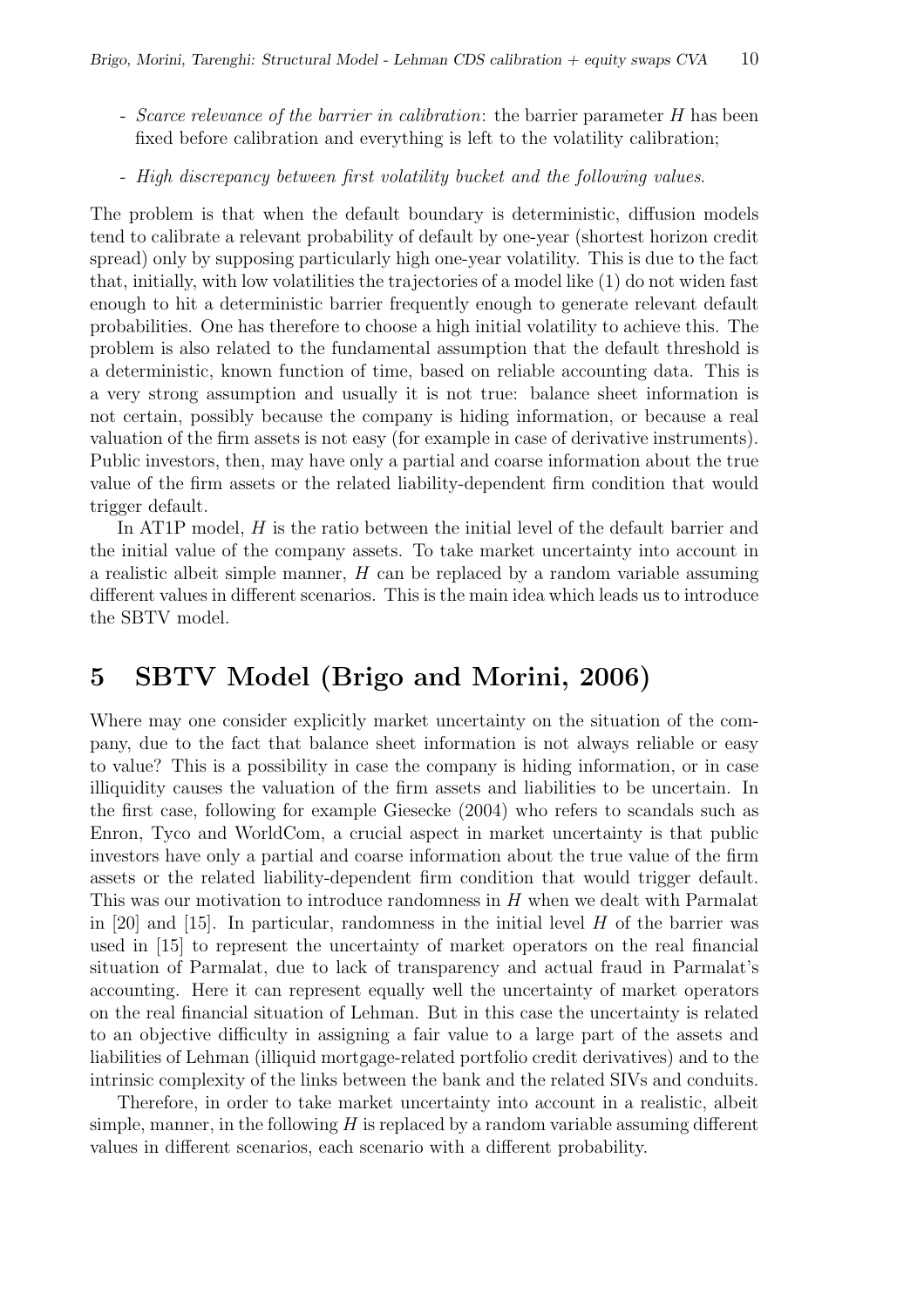As in Brigo and Morini (2006)[15], in this work we deem scenarios on the barrier to be an efficient representation of the uncertainty on the balance sheet of a company, while deterministic time-varying volatility can be required for precise and efficient calibration of CDS quotes. The resulting model is called Scenario Barrier Time-Varying Volatility AT1P Model (SBTV). In this way we can achieve exact calibration to all market quotes. Let the assets value  $V$  risk neutral dynamics be given by  $(1)$ . The default time  $\tau$  is again the first time where V hits the barrier from above, but now we have a scenario barrier

$$
H^{I}(t) = H^{I} \exp \left( \int_{0}^{t} (r_{u} - k_{u} - B\sigma_{u}^{2}) du \right) = \frac{H^{I}}{V_{0}} \mathbb{E} \left[ V_{t} \right] \exp \left( -B \int_{0}^{t} \sigma_{u}^{2} du \right)
$$

where  $H^I$  assumes scenarios  $H^1$ ,  $H^2$ ,...,  $H^N$  with Q probabilities  $p^1$ ,  $p^2$ ,...,  $p^N$ . All probabilities are in [0,1] and add up to one, and  $H<sup>I</sup>$  is independent of W. Thus now the ratio  $H^I/V_0$  depends on the scenario I. If we are to price a default-sensitive discounted payoff  $\Pi$ , by iterated expectation we have

$$
\mathbb{E}[\Pi] = \mathbb{E}\left[\mathbb{E}\left[\Pi|H^{I}\right]\right] = \sum_{i=1}^{N} p^{i} \mathbb{E}\left[\Pi|H^{I} = H^{i}\right]
$$

so that the price of a security is a weighted average of the prices of the security in the different scenarios, with weights equal to the probabilities of the different scenarios. For CDS, the price with the SBTV model is

$$
SBTVCDS_{a,b} = \sum_{i=1}^{N} p^i \cdot AT1PCDS_{a,b}(H^i)
$$
 (7)

where  $AT1PCDS_{a,b}(H<sup>i</sup>)$  is the CDS price computed according to the AT1P survival probability formula (2) when  $H = H<sup>i</sup>$ . Hence, the SBTV model acts like a mixture of AT1P scenarios.

# 6 A Case Study with SBTV: Lehman Brothers default history

Here we want to show how the SBTV model calibration behaves with respect to the AT1P model. We consider the Lehman Brothers example as before. We limit our analysis to only two barrier scenarios ( $H^1$  with probability  $p^1$  and  $H^2$  with probability  $p^2 = 1 - p^1$ , since, according to our experience, further scenarios do not increase the calibration power.

In the calibration, we set the lower barrier parameter  $H^1 = 0.4$ . If we consider M CDS quotes, we have  $M + 2$  unknown parameters:  $H^2$ ,  $p^1$  ( $p^2 = 1 - p^1$ ) and all the volatilities  $\sigma_j$  corresponding to the M buckets. It is clear that a direct fit like in the AT1P case (where we have one unknown volatility  $\sigma_j$  for each CDS quote  $R_j$ ) is not possible. Exact calibration could be achieved using a two steps approach:

1 : We limit our attention to the first three CDS quotes, and set  $\sigma_1 = \sigma_2 = \sigma_3 = \bar{\sigma}$ . Now we have three quotes for three unknowns  $(H^2, p^1 \text{ and } \bar{\sigma})$  and can run a best-fit on these parameters (not exact calibration, since the model could not be flexible enough to attain it).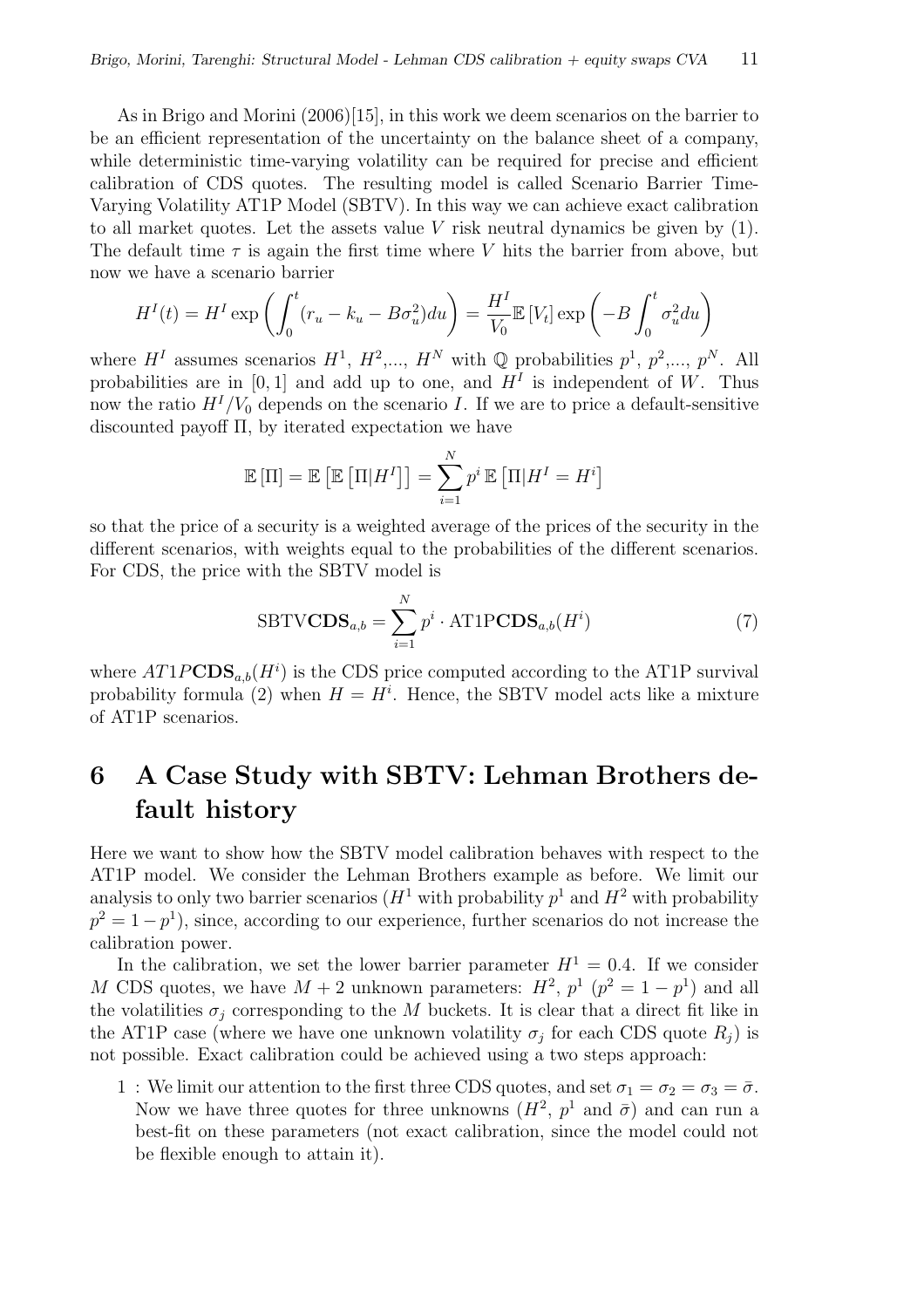2 : At this point we go back to consider all the M CDS quotes and, using  $H^2$  and the  $p$ 's just obtained, we can run a second step calibration on the  $M$  volatilities  $\sigma_i$  to get an exact fit. Notice that if the first step calibration is good enough, then the refinement to  $\sigma_{1,2,3}$  due to second step calibration is negligible.

### 6.1 Lehman Brothers CDS Calibration: July 10th, 2007

In Table 5 we report the values of the calibrated barrier parameters with their corresponding probabilities, while in Table 6 we show the results of the calibration.

| Scenario |        |         |
|----------|--------|---------|
|          | 0.4000 | 96.2\%  |
|          | 0.7313 | $3.8\%$ |

Table 5: Scenario barriers and probabilities.

|             | $R_i$<br>bps) | (bps)<br>$\sigma_i$ | 'SBTV<br>Surv | $\sigma_i$ | (AT1P)<br>Surv |
|-------------|---------------|---------------------|---------------|------------|----------------|
| 10 Jul 2007 |               |                     | 100.0%        |            | 100.0%         |
| 1y          | 16            | 16.6%               | 99.7%         | 29.2%      | 99.7%          |
| 3y          | 29            | 16.6%               | 98.5%         | 14.0%      | 98.5%          |
| 5y          | 45            | 16.6%               | 96.1%         | 14.5%      | 96.1%          |
| 7y          | 50            | 12.6%               | 94.1%         | 12.0%      | 94.1%          |
| 10y         | 58            | 12.9%               | 90.2%         | 12.7%      | 90.2%          |

Table 6: Results of calibration for July 10th, 2007.

Looking at the results in Tables 5 and 6 we see that, in the case of the quite stable situation for Lehman, we have a lower barrier scenario (better credit quality) with very high probability, and a higher barrier scenario (lower credit quality) with low probability. Also, when comparing the results with the AT1P calibration, we see that now the calibrated volatility is nearly constant on all maturity buckets, which is a desirable feature for the firm value dynamics.

### 6.2 Lehman Brothers CDS Calibration: June 12th, 2008

| Scenario |        |          |
|----------|--------|----------|
|          | 0.4000 | 74.6%    |
|          | 0.7971 | $25.4\%$ |

Table 7: Scenario barriers and probabilities.

Looking at the results in Tables 7 and 8 we see that the (worse credit quality) barrier parameter  $H^2$  has both a higher value (higher proximity to default) and a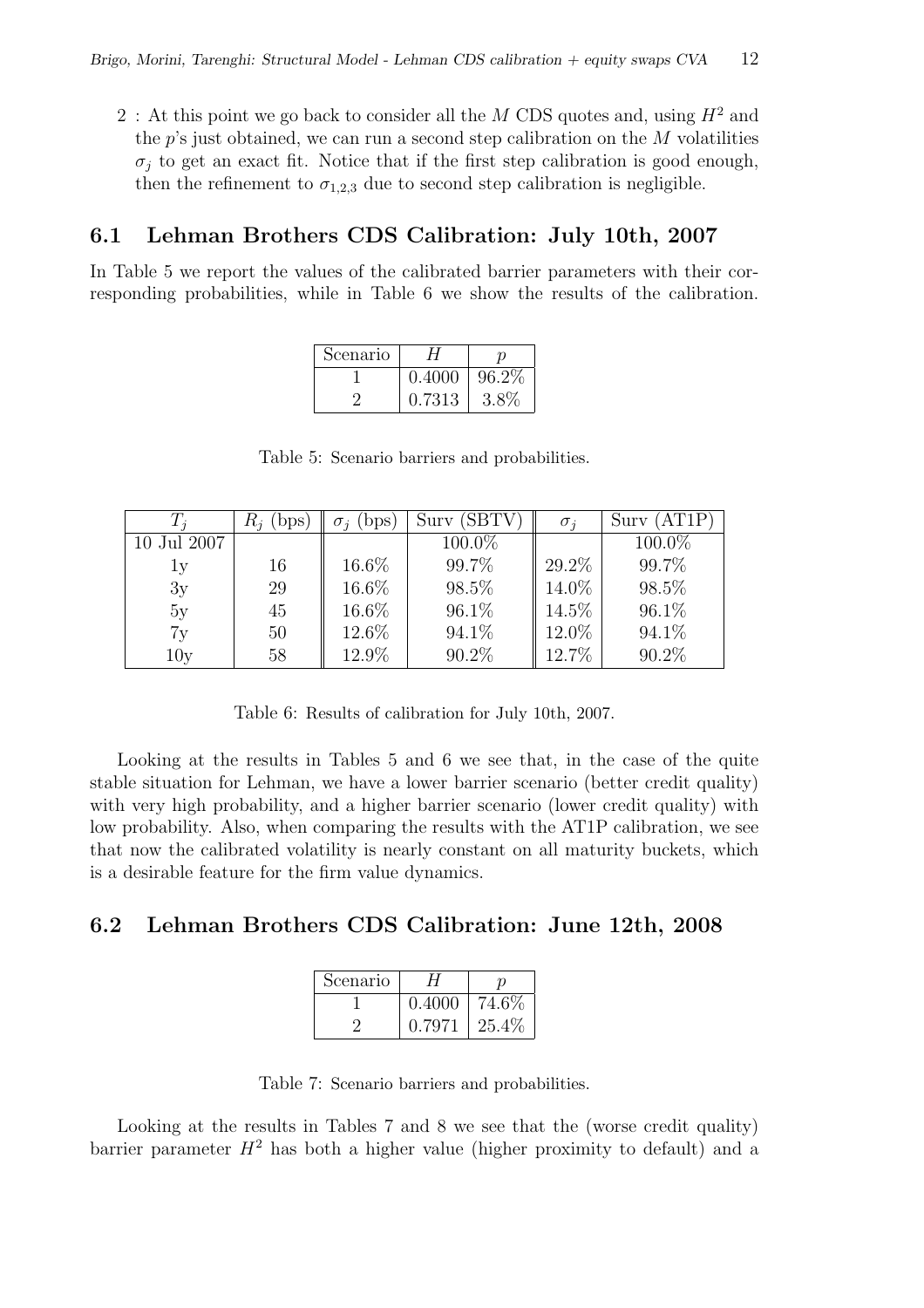|             | $R_i$<br>(bps) | bps<br>$\sigma_i$ | Surv (SBTV) | $\sigma_i$ | (AT1P)<br>Surv |
|-------------|----------------|-------------------|-------------|------------|----------------|
| 12 Jun 2008 |                |                   | 100.0%      |            | 100.0%         |
| 1y          | 397            | 18.7%             | 93.6%       | 45.0%      | 93.5%          |
| 3y          | 315            | 18.7%             | 85.7%       | 21.9%      | 85.6%          |
| 5y          | 277            | 18.7%             | 80.1%       | 18.6%      | 79.9%          |
| 7y          | 258            | 17.4%             | 75.1\%      | 18.1\%     | 75.0%          |
| 10y         | 240            | 16.4%             | 68.8%       | 17.5%      | 68.7%          |

Table 8: Results of calibration for June 12th, 2008.

much higher probability with respect to the calibration case of July 10th, 2007. This is due to the higher CDS spread values. Moreover, by noticing that the fitted volatility has not increased too much, we can argue that the worsened credit quality can be reflected into a higher probability of being in the scenario with higher default barrier (worsened credit quality).

### 6.3 Lehman Brothers CDS Calibration: September 12th, 2008

Here we have a large increase in CDS spreads, which can be explained by a very large probability of 50% for the higher barrier scenario and a higher value for the scenario itself, that moves to 0.84 from the preceding cases of 0.79 and 0.73. Tables 9 and 10 show the results of calibration. We see that there are not greater differences in volatilities than before, and the larger default probability can be explained by a higher level of proximity to default and high probability of being in that proximity (high H scenario). In this particular case we have equal probability of being either in the risky or in the stable scenario.

| Scenario |        |          |
|----------|--------|----------|
|          | 0.4000 | $50.0\%$ |
|          | 0.8427 | $50.0\%$ |

Table 9: Scenario barriers and probabilities.

| $T_i$       | (bps) | (bps)<br>$\sigma_i$ | Surv (SBTV) | $\sigma_i$ | Surv(AT1P) |
|-------------|-------|---------------------|-------------|------------|------------|
| 12 Sep 2008 |       |                     | 100.0%      |            | 100.0%     |
| 1y          | 1437  | 19.6%               | 79.3%       | 62.2%      | 78.4%      |
| 3y          | 902   | 19.6%               | 66.2%       | 30.8%      | 65.5%      |
| 5y          | 710   | 19.6%               | 59.6%       | 24.3%      | 59.1%      |
| 7y          | 636   | 21.8%               | 52.9%       | 26.9%      | 52.5%      |
| 10y         | 588   | 23.7%               | 43.6%       | 29.5%      | $43.4\%$   |

Table 10: Results of calibration for September 12th, 2008.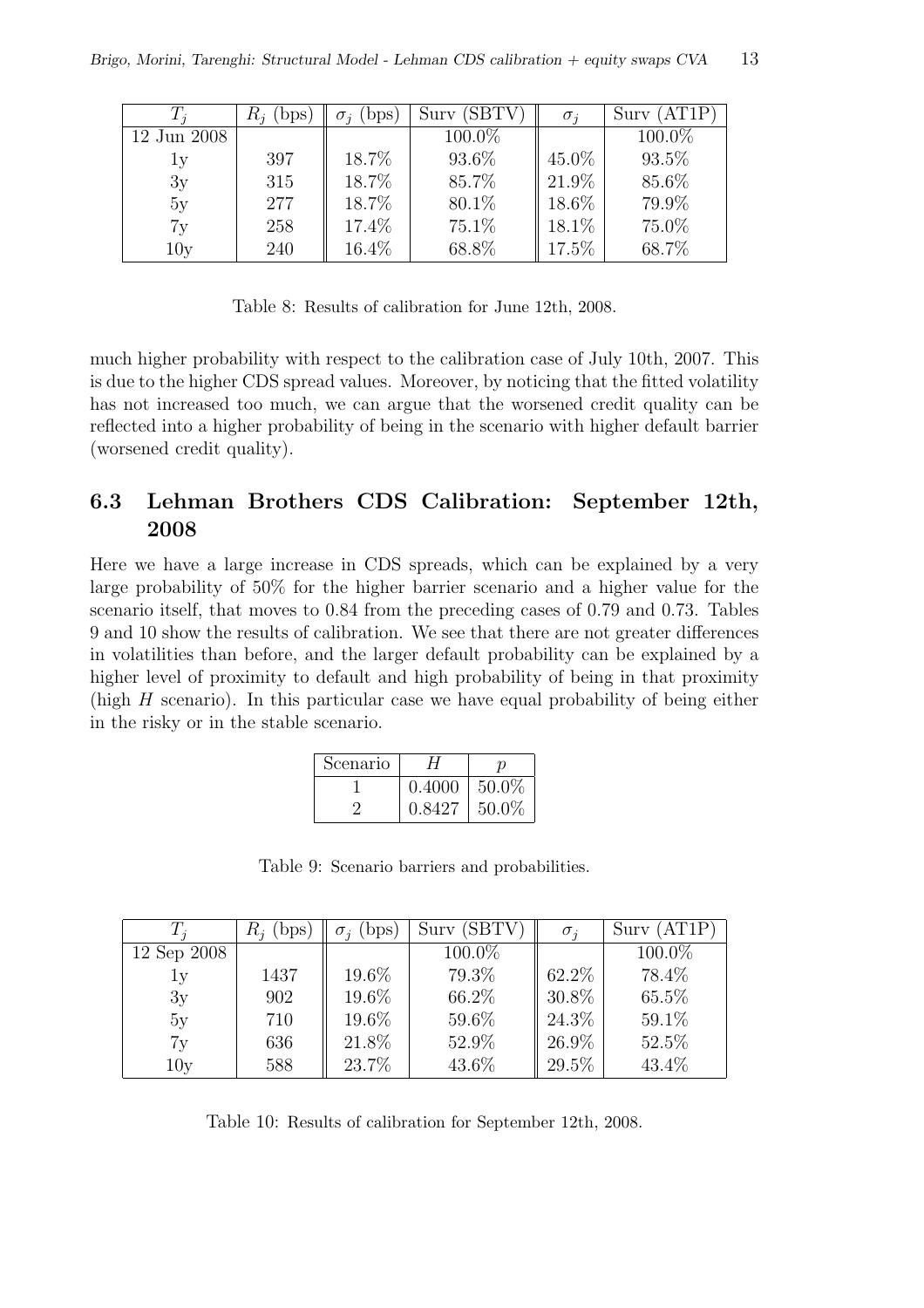#### 6.4 Comments

We have seen that the calibration performed with the SBTV model is comparable, in terms of survival probabilities, with the calibration obtained using the AT1P model. Also, the calibration is exact in both cases. However, we have seen that the SBTV model returns a more stable volatility term structure, and also has a more robust economic interpretation.

One of the main drawbacks of structural models is that they usually are not able to explain short term credit spreads; in fact, usually the diffusion part of the GBM is not enough to explain a non null default probability in very small time intervals. The introduction of default barrier scenarios could be a way to overcome this problem; in fact, a very high scenario barrier could be enough to account for short term default probabilities.

At this point, a natural extension of the family of structural models we have presented here is the valuation of hybrid equity/credit products. In the following part of this paper, we are going to deal with this application.

# 7 A fundamental example: Pricing Counterparty Risk in Equity Return Swaps

In this section we present an example of pricing with the calibrated structural model. This follows Brigo and Tarenghi (2004), and is reported also in the last part of Brigo and Masetti (2005). This example concerns the valuation of an equity return swap where we take into account counterparty risk, and is chosen to highlight one case where the calibrated structural model may be preferable to a reduced-form intensity model calibrated to the same market information. This is an illustration of a more general situation that typically occurs when one tries to price the counterparty risk in an equity payoff. We will see that it is possible to split the expectation of the payoff, and that the decomposition roughly involves the valuation of the same payoff without counterparty risk and the valuation of an option on the residual NPV of the considered payoff at the default time of the counterparty. Therefore including the counterparty risk adds an optionality level to the payoff.

Let us consider an equity return swap payoff. Assume we are a company "A" entering a contract with company "B", our counterparty. The reference underlying equity is company "C". We assume "A" to be default-free, i.e. we consider unilateral counterparty risk. For a discussion on unilateral vs bilateral risk, see Brigo and Capponi (2008) and Brigo, Pallavicini and Papathodorou (2009). The contract, in its prototypical form, is built as follows. Companies "A" and "B" agree on a certain amount K of stocks of a reference entity " $C$ " (with price S) to be taken as nominal  $(N = K S_0)$ . The contract starts in  $T_a = 0$  and has final maturity  $T_b = T$ . At  $t = 0$ there is no exchange of cash (alternatively, we can think that "B" delivers to "A" an amount K of "C" stock and receives a cash amount equal to  $KS_0$ ). At intermediate times "A" pays to "B" the dividend flows of the stocks (if any) in exchange for a periodic rate (for example a semi-annual LIBOR or EURIBOR rate L) plus a spread X. At final maturity  $T = T_b$ , "A" pays  $KS_T$  to "B" (or gives back the amount K of stocks) and receives a payment  $KS_0$ . This can be summarized as in (8).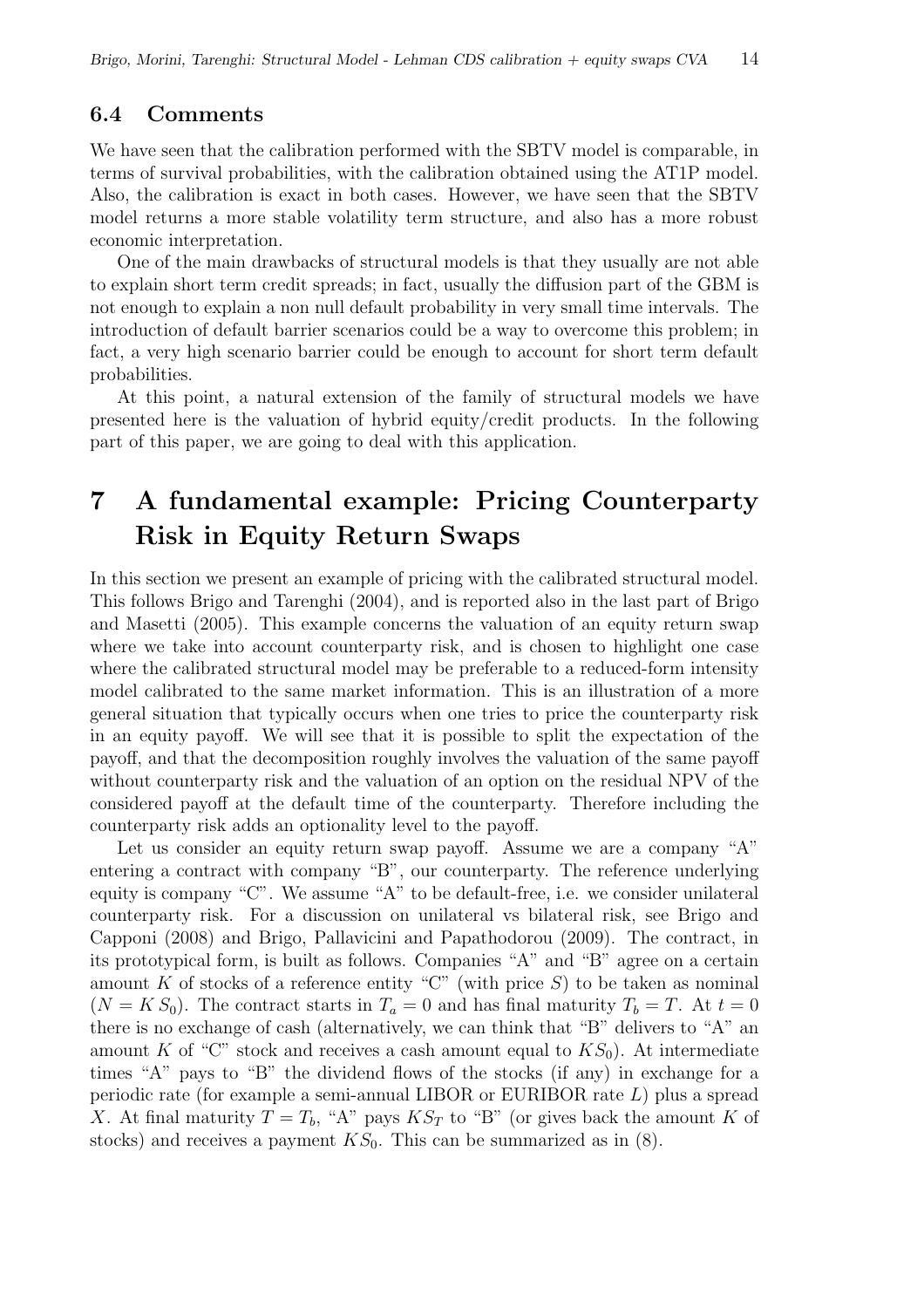

The price of this product can be derived using risk neutral valuation, and the (fair) spread is chosen in order to obtain a contract whose value at inception is zero. We ignore default of the underlying "C", thus assuming it has a much stronger credit quality than the counterparty "B". This can be the case for example when "C" is an equity index (Pignatelli (2004)). It can be proved that if we do not consider default risk for "B", the fair spread is identically equal to zero. But when taking into account counterparty default risk in the valuation the fair spread is no longer zero. In case an early default of the counterparty "B" occurs, the following happens. Let us call  $\tau = \tau_B$  the default instant. Before  $\tau$  everything is as before, but if  $\tau \leq T$ , the net present value (NPV) of the position at time  $\tau$  is computed. If this NPV is negative for us, i.e. for "A", then its opposite is completely paid to "B" by us at time  $\tau$  itself. On the contrary, if it is positive for "A", it is not received completely but only a recovery fraction R<sub>EC</sub> of that NPV is received by us. It is clear that to us  $({}^\omega A$ ") the counterparty risk is a problem when the NPV is large and positive, since in case "B" defaults we receive only a fraction of it.

Analytically, the risk neutral expectation of the discounted payoff is  $(L(S, T))$  is the simply compounded rate at time  $S$  for maturity  $T$ :

$$
\Pi_{ES}(0) = \mathbb{E}_{0} \Biggl\{ \mathbf{1}_{\{\tau > T_{b}\}} \Biggl[ -K \, NPV_{dividends}^{0-T_{b}}(0) + KS_{0} \sum_{i=1}^{b} D(0, T_{i}) \alpha_{i} (L(T_{i-1}, T_{i}) \n+ X) + D(0, T_{b}) (KS_{0} - KS_{T_{b}}) \Biggr] \n+ \mathbf{1}_{\{\tau \le T_{b}\}} \Biggl[ -K \, NPV_{dividends}^{0-\tau}(0) + KS_{0} \sum_{i=1}^{\beta(\tau)-1} D(0, T_{i}) \alpha_{i} (L(T_{i-1}, T_{i}) \n+ X) + D(0, \tau) (Rec(NPV(\tau))^{+} - (-NPV(\tau))^{+}) \Biggr] \Biggr\}
$$
\n(9)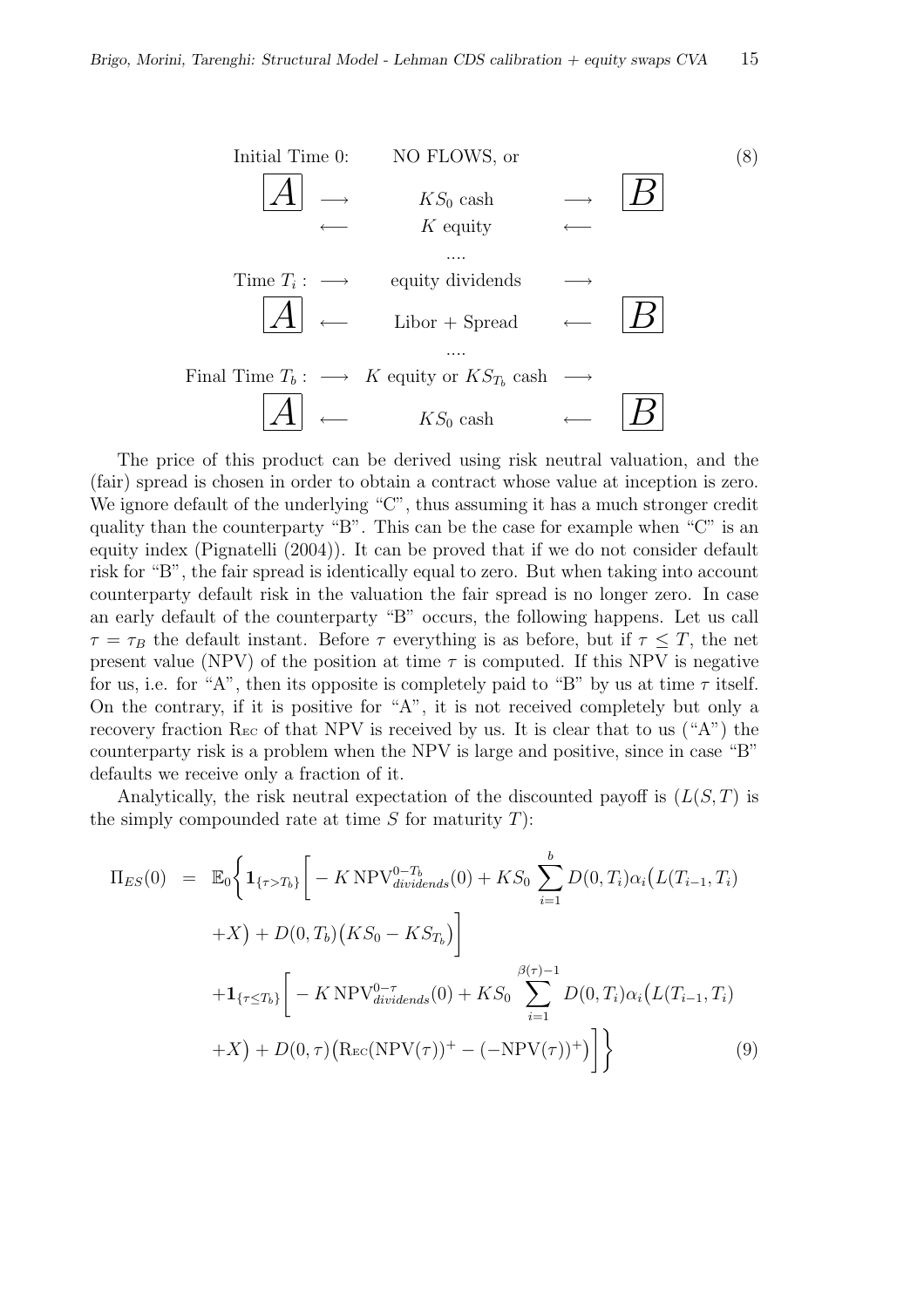where

$$
NPV(\tau) = \mathbb{E}_{\tau} \Bigg\{ -K NPV_{dividends}^{\tau-T_b}(\tau) + KS_0 \sum_{i=\beta(\tau)}^{b} D(\tau, T_i) \alpha_i (L(T_{i-1}, T_i) + X) + (KS_0 - KS_{T_b}) D(\tau, T_b) \Bigg\}.
$$
\n(10)

We denote by  $NPV_{dividends}^{s-t}(u)$  the net present value of the dividend flows between s and  $t$  computed in  $u$ .

We state the following<sup>2</sup>:

Proposition 7.1. (Equity Return Swap price under Counterparty Risk). The fair price of the Equity Swap defined above, i.e. (9), can be simplified as follows:

$$
\Pi_{ES}(0) = KS_0 X \sum_{i=1}^{b} \alpha_i P(0, T_i) - L_{GD} \mathbb{E}_0 \bigg\{ \mathbf{1}_{\{\tau \le T_b\}} P(0, \tau) (NPV(\tau))^+ \bigg\}.
$$
 (11)

The first term is the equity swap price in a default-free world, whereas the second one is the optional price component due to counterparty risk.

If we try and find the above price by computing the expectation through a Monte Carlo simulation, we have to simulate both the behavior of the equity "C" underlying the swap, which we call  $S_t = S_t^C$ , and the default of the counterparty "B". In particular we need to know exactly  $\tau = \tau_B$ . Obviously the correlation between "B" and "C" could have a relevant impact on the contract value. Here the structural model can be helpful: Suppose to calibrate the underlying process  $V$  to CDS's for name "B", finding the appropriate default barrier and volatilities according to the procedure outlined earlier in this paper with the AT1P or SBTV model. We could set a correlation between the processes  $V_t^B$  for "B" and  $S_t$  for "C", derived for example through historical estimation directly based on equity returns, and simulate the joint evolution of  $[V_t^B, S_t]$ . As a proxy of the correlation between these two quantities we may consider the correlation between  $S_t^B$  and  $S_t^C$ , i.e. between equities.

Going back to our equity swap, now it is possible to run the Monte Carlo simulation, looking for the spread  $X$  that makes the contract fair. The simulation itself is simpler when taking into account the following computation included in the discounted NPV:  $\overline{a}$ ª

$$
P(\tau, T_b) \mathbb{E}_{\tau} \{ S_{T_b} \} = S_{\tau} - \text{NPV}_{dividends}^{\tau - T_b}(\tau) \tag{12}
$$

so that we have

$$
P(0,\tau)NPV(\tau) = KS_0 \sum_{i=\beta(\tau)}^{b} P(0,T_i)\alpha_i(L(T_{i-1},T_i) + X) + KS_0P(0,T_b) -KP(0,\tau)S_{\tau} = = KS_0 \sum_{i=\beta(\tau)}^{b} P(0,T_i)\alpha_i X + KS_0P(0,T_{\beta(\tau)-1}) -KP(0,\tau)S_{\tau}.
$$
 (13)

<sup>2</sup>A proof of the proposition is given in the most general setup in Brigo and Masetti (2005).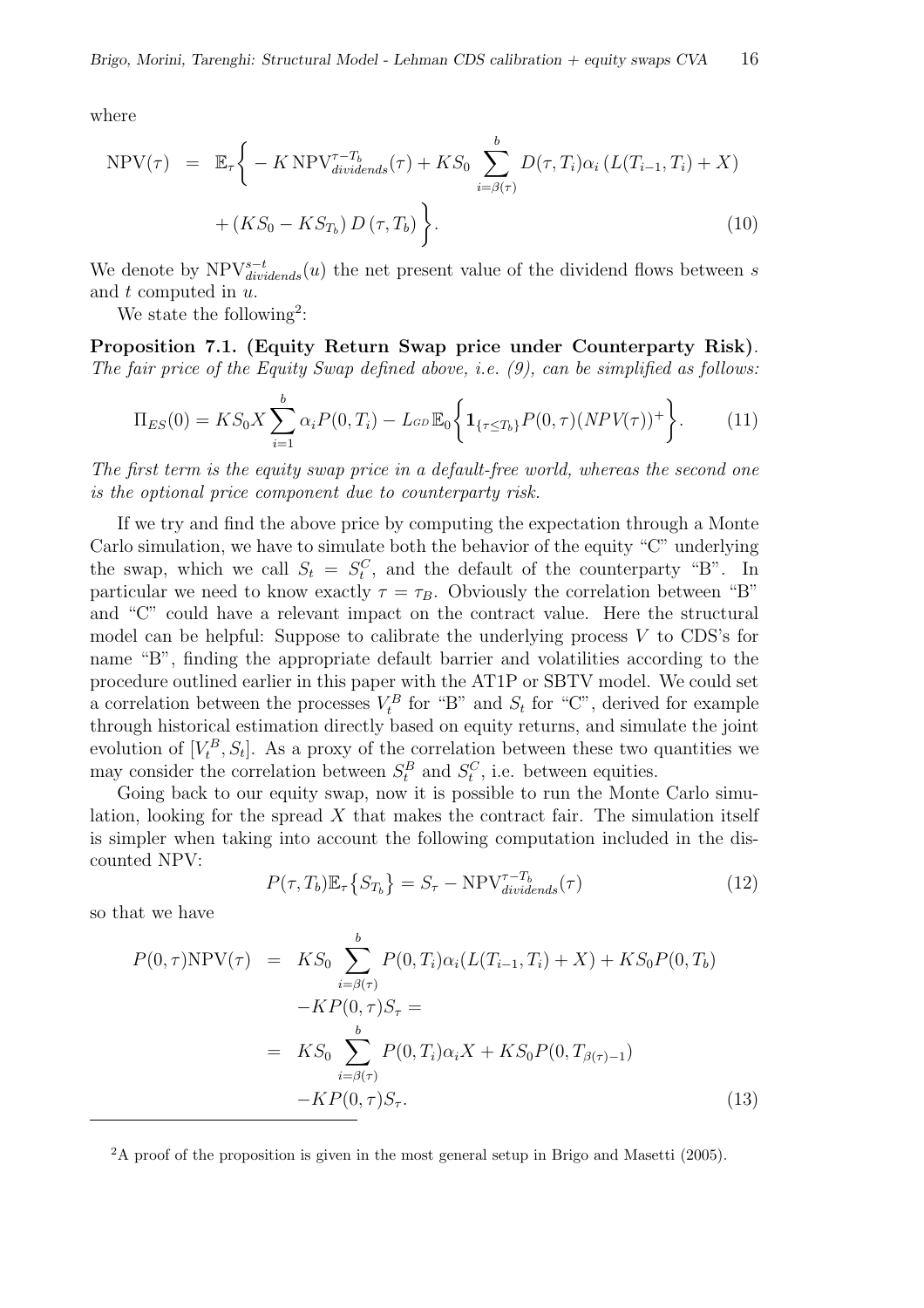| $T_i$                | bps) | $R_i^{A\overline{S}K}$<br>(bps) |
|----------------------|------|---------------------------------|
|                      | 25   | 31                              |
|                      | 34   | 39                              |
| ly<br>3y<br>5y<br>7y | 42   | 47                              |
|                      | 46   | 51                              |
| 10y                  | 50   | 55                              |

Table 11: CDS spreads used for the counterparty "B" credit quality in the valuation of the equity return swap.

The reformulation of the original expected payoff (9) as in (11) presents an important advantage in terms of numerical simulation. In fact in (9) we have a global expectation, hence we have to simulate the exact payoff for each path. In (11), with many simplifications, we have isolated a part of the expected payoff out of the main expectation. This isolated part has an expected value that we have been able to calculate, so that it does not have to be simulated. Simulating only the residual part is helpful because now the variance of the part of the payoff that has been computed analytically is no longer affecting the standard error of our Monte Carlo simulation. The standard error is indeed much lower when simulating (11) instead of (9). The expected value we computed analytically above involves terms in  $S_{T_b}$  which would add a lot of variance to the final payoff. In (11) the only  $S_{T_b}$  term left is in the optional NPV part.

We performed some simulations under different assumptions on the correlation between "B" and "C". We considered five cases:  $\rho = -1$ ,  $\rho = -0.2$ ,  $\rho = 0$ ,  $\rho = 0.5$ and  $\rho = 1$ . In Table 12 we present the results of the simulation. For counterparty "B" we used the CDS rates reported in Table 11. For the reference stock "C" we used a hypothetical stock with initial price  $S_0 = 20$ , volatility  $\sigma = 20\%$  and constant dividend yield  $q = 0.80\%$ . The simulation date is September 16th, 2009. The contract has maturity  $T = 5y$  and the settlement of the LIBOR rate has a semi-annual frequency. Finally, we included a recovery rate  $\text{R}_{EC} = 40\%$ . Since the reference number of stocks  $K$  is just a constant multiplying the whole payoff, without losing generality we set it equal to one.

In order to reduce the errors of the simulations, we adopted a variance reduction technique using the default indicator (whose expected value is the known default probability) as a control variate. In particular we have used the default indicator  $1_{\{\tau<\mathcal{T}\}}$  at the maturity T of the contract, which has a large correlation with the final payoff. Even so, a large number of scenarios are needed to obtain errors with a lower order of magnitude than X.

We notice that X increases together with  $\rho$ . This fact can be explained in the following way. Let us consider the case of positive correlation between "B" and "C": This means that, in general, if the firm value for "B" increases, moving away from the default barrier, also the stock price for "C" tends to increase due to the positive correlation. Both processes will then have high values. Instead, again under positive correlation, if  $V_t^B$  lowers towards the default barrier, also  $S_t^C$  will tend to do so, going possibly below the initial value  $S_0$ . In this case  $NPV(\tau)$  has a large probability to be positive (see  $(13)$ ), so that one needs a large X to balance it, as is clear when looking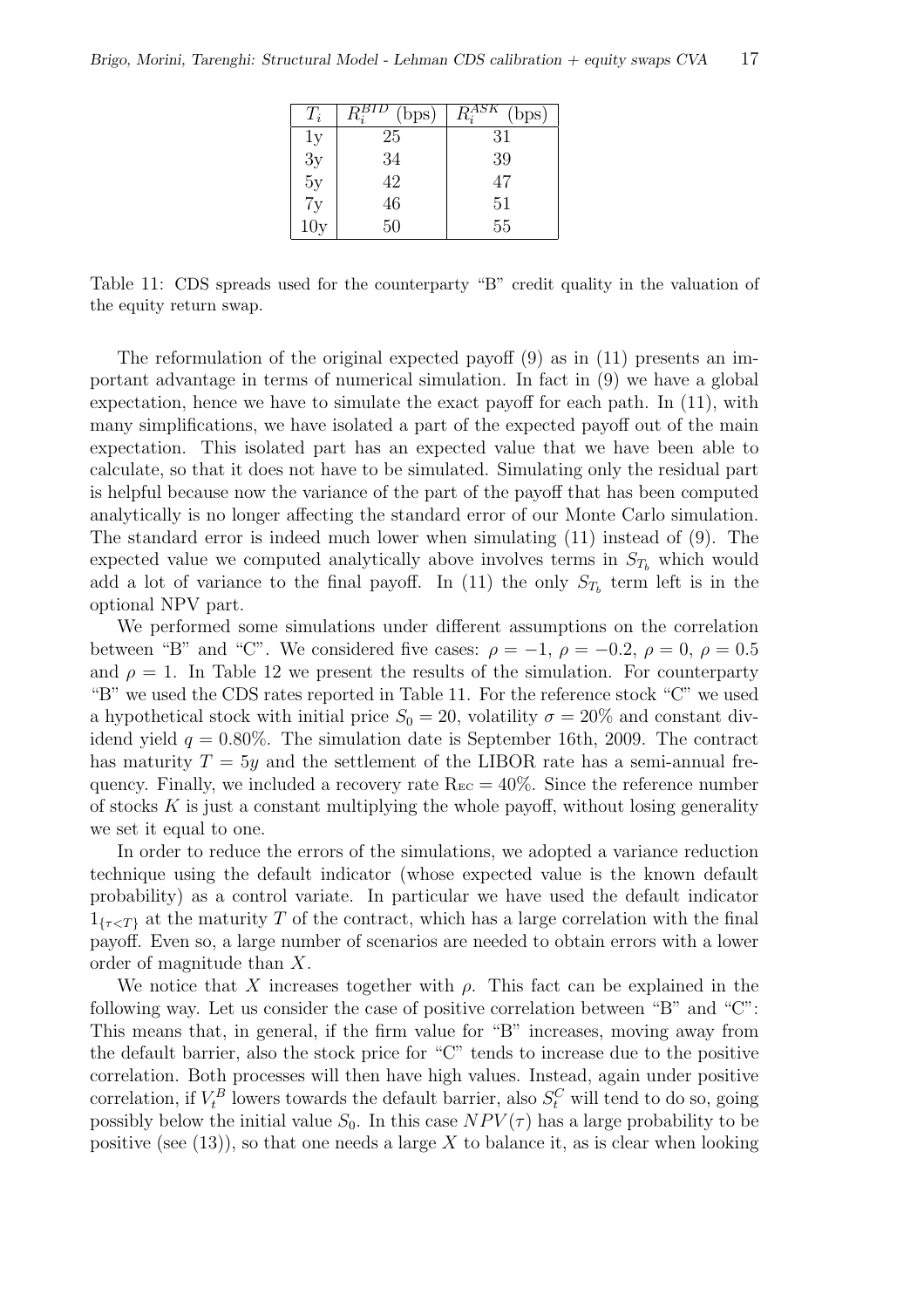at the final payoff (11). On the contrary, for negative correlation, the same reasoning can be applied, but now if  $V_t^B$  lowers and tends to the default barrier, in general  $S_t^C$  will tend to move in the opposite direction and the corresponding  $NPV(\tau)$  will probably be negative, or, if positive, not very large. Hence the "balancing" spread X we need will be quite small.

|              | X(ATIP) | X(SBTV) |
|--------------|---------|---------|
| -1           | $0.0\,$ | 0.0     |
| $-0.2$       | 3.0     | 3.6     |
| $\mathbf{0}$ | 5.5     | 5.5     |
| 0.5          | 14.7    | 11.4    |
|              | 24.9    | 17.9    |

Table 12: Fair spread X (in basis points) of the Equity Return Swap in five different correlation cases for AT1P and SBTV models.

Also we notice that, for  $\rho \neq 0$ , the fair spread X is different when computed either with the AT1P or the SBTV model. This can be explained by the fact that the payoff depends strongly on the dependence structure between  $\tau$  and  $S_T$ , while  $\rho$ is an instantaneous correlation that ignores randomness in the barrier that defines  $\tau$ ; because of the different volatility term structure obtained with the two models, but especially because of the random barrier in the SBTV model, we have that the same value of  $\rho$  corresponds to different dependence structures between  $\tau$  and  $S_T$ . and hence to different values for the fair spread  $X$ . This shows that counterparty risk pricing is quite subject to "model risk", since two models calibrated to the same data give different answers.

Finally, as a comparison, we computed  $X$  also with a calibrated intensity model, and obtained  $X = 5.5$  bps, a value consistent with the case  $\rho = 0$ , representing the independence case.

## 8 Conclusions

In general the link between default probabilities and credit spreads is best described by intensity models. The credit spread to be added to the risk free rate represents a good measure of a bond credit risk for example. Yet, intensity models present some drawbacks: They do not link the default event to the economy but rather to an exogenous jump process whose jump component remains unexplained from an economic point of view.

In this paper we introduced two analytically tractable structural models (AT1P and SBTV) that allow for a solution to the above points. In these models the default has an economic cause, in that it is caused by the value of the firm hitting the safety barrier value, and all quantities are basic market observables. The extension to hybrid equity/credit products turns out to be natural, given the possibility to model dependency between equity assets and firms asset just by modelling the correlation between the two dynamics.

We showed how to calibrate the AT1P and SBTV model parameters to actual market data: Starting from CDS quotes, we calibrated the value of the firm volatilities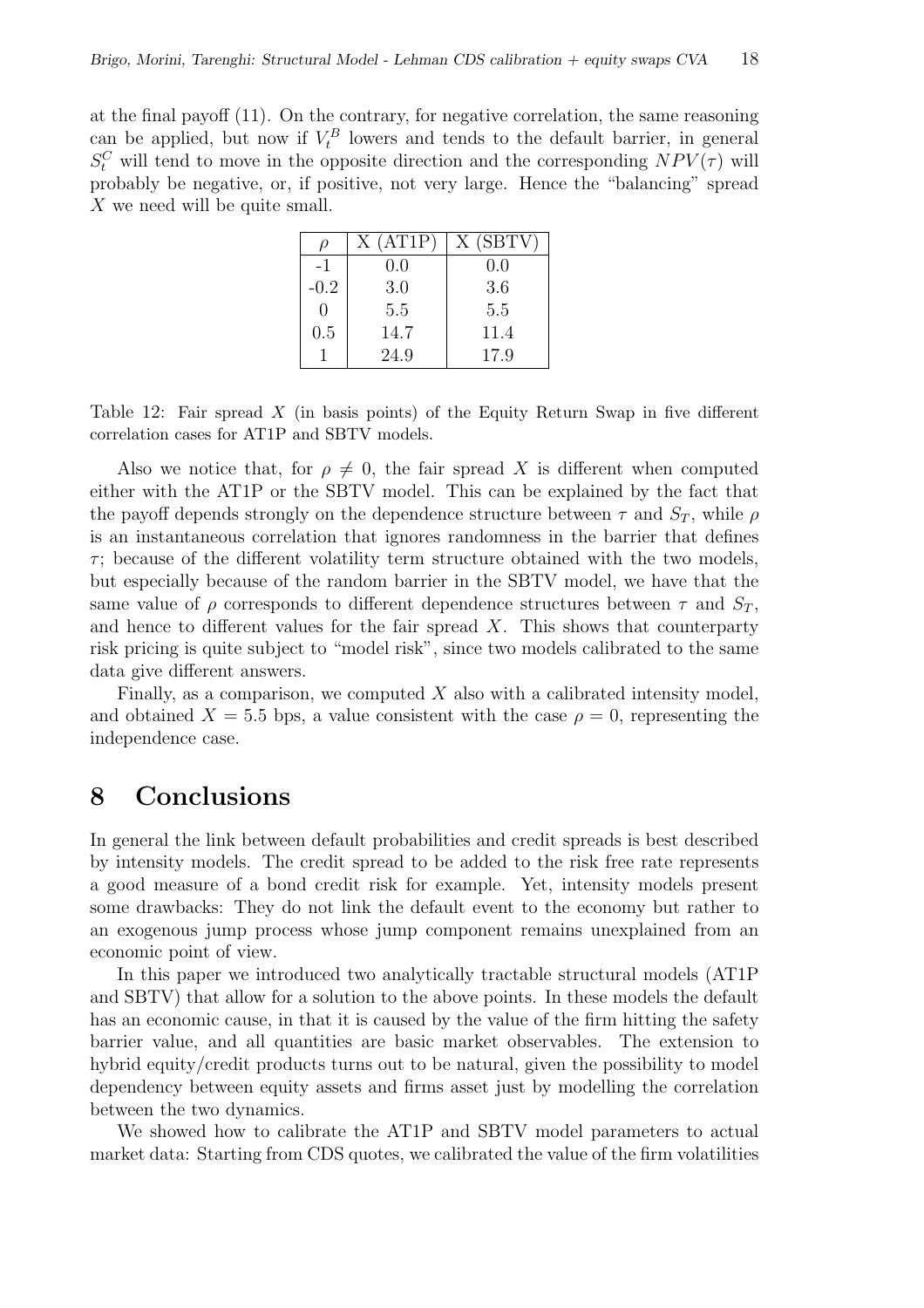that are consistent with CDS quotes and also leading to analytical tractability. We also explained the analogies with barrier option pricing, in particular the case with time dependent parameters.

As a practical example, we also applied the model to a concrete case, showing how it can describe the proximity of default when time changes and the market quotes for the CDS's reflect increasing credit deterioration. When the market detects a company crisis, it responds with high CDS quotes and this translates into high default probabilities, i.e. high probabilities for the underlying process to hit the safety barrier, that in turn translate in high calibrated volatilities for the firm value dynamics.

Also, we showed how these two models can be used in practice: we analyzed the case of an equity return swap, evaluating the cost embedded in the instrument due to counterparty risk.

## References

- [1] Alavian, S., Ding, J., Whitehead, P., Laudicina, L. (2009) Counterparty Valuation Adjustment (CVA). Working paper, available at defaultrisk.com.
- [2] Assefa S., Bielecki T., Crepey S. and Jeanblanc M. (2009): CVA computation for counterparty risk assessment in credit portfolio. Preprint.
- [3] Beumee J., Brigo D., Schiemert D. and Stoyle G. (2009): Charting a Course Through the CDS Big Bang. Fitch Solution research report.
- [4] Bielecki T. and Rutkowski M. (2001): Credit risk: Modeling, Valuation and Hedging. Springer Verlag.
- [5] Black F. and Cox J. C. (1976): Valuing corporate securities: Some effects of bond indenture provisions. J. of Finance 31, 351-367.
- [6] Blanchet-Scalliet C. and Patras F. (2008) Counterparty Risk Valuation for CDS. Available at defaultrisk.com.
- [7] Brigo D. (2004): Candidate Market Models and the Calibrated CIR++ Stochastic Intensity Model for Credit Default Swap Options and Callable Floaters. In Proceedings of the 4-th ICS Conference, Tokyo, March 18-19, 2004. Available at www.damianobrigo.it. Short version in "Market Models for CDS options and callable floaters", Risk Magazine, January 2005.
- [8] Brigo D. (2004b): Constant Maturity Credit Default Swap Pricing with Market Models. Available at ssrn.com. Short version in Risk Magazine, June 2006 issue.
- [9] Brigo D. and Bakkar I. (2009): Accurate counterparty risk valuation for energycommodities swaps. Energy Risk, March issue.
- [10] Brigo D. and Capponi A. (2008): Bilateral Counterparty Risk Valuation with Stochastic Dynamical Models and Application to Credit Default Swaps. Working Paper. Available at ssrn.com and arXiv.org.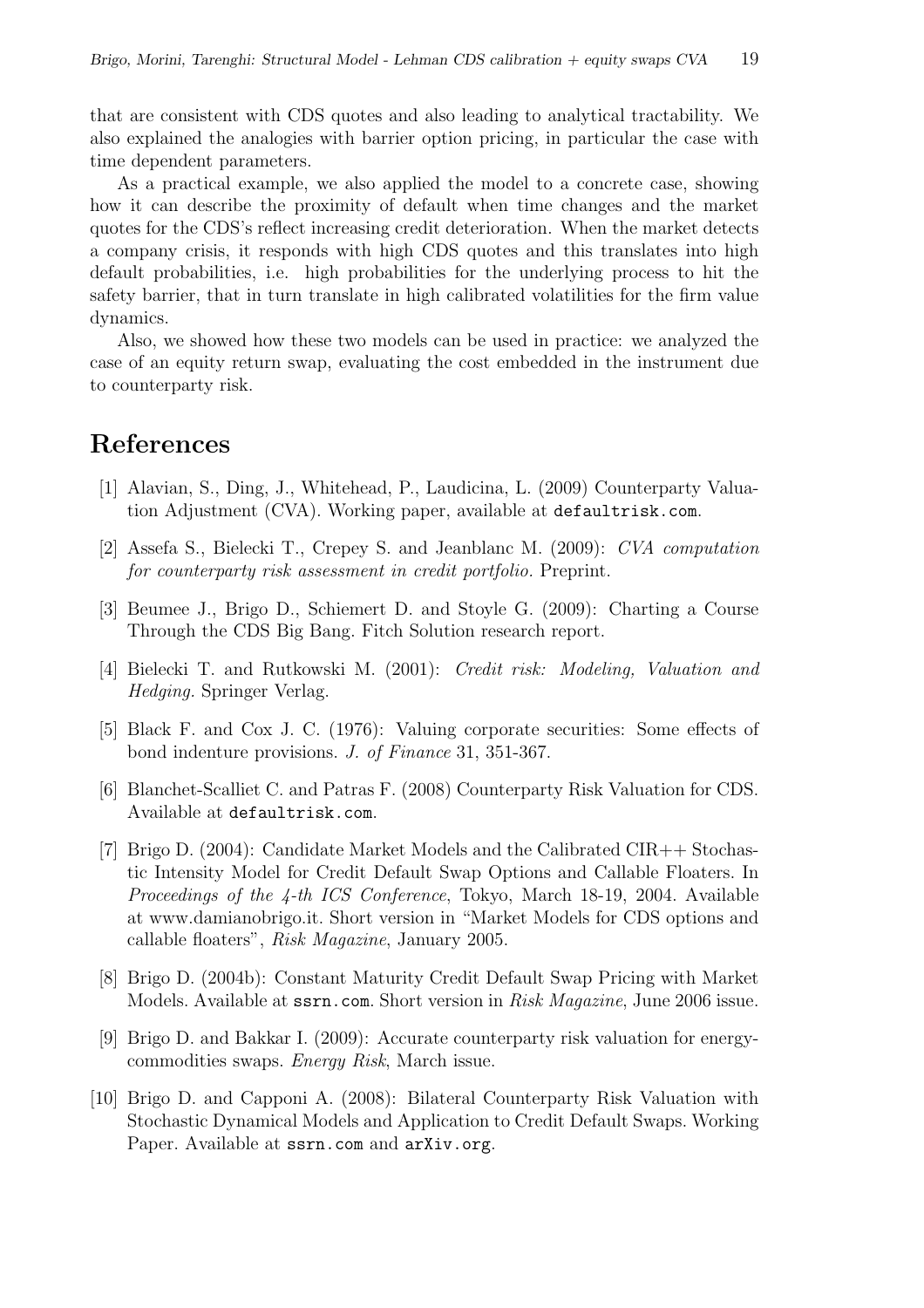- [11] Brigo D. and Chourdakis K. (2009): Counterparty Risk for Credit Default Swaps: Impact of spread volatility and default correlation. Accepted for publication in International Journal of Theoretical and Applied Finance.
- [12] Brigo, D. and El–Bachir, N. (2008). An exact formula for default swaptions pricing in the SSRJD stochastic intensity model. To appear in Mathematical Finance. Available at defaultrisk.com, ssrn.com and arXiv.org.
- [13] Brigo D. and Masetti M. (2005): Risk Neutral Pricing of Counterparty Risk. In: Pykhtin M. (editor) Counterpaty Credit Risk Modeling: Risk Management, Pricing and Regulation. Risk Books, London.
- [14] Brigo D. and Mercurio F. (2006): Interest Rate Models: Theory and Practice. With Smile, Inflation and Credit, 2nd edition. Springer Verlag.
- [15] Brigo D. and Morini M. (2006): Structural Credit Calibration, Risk Magazine, April issue.
- [16] Brigo D. and Morini M. and Tarenghi, M. (2010). Credit Calibration with Structural Models and Equity Return Swap valuation under Counterparty Risk, in: Bielecki, Brigo and Patras (Editors), Recent advancements in theory and practice of credit derivatives, Bloomberg Press, 2010, Forthcoming
- [17] Brigo D. and Pallavicini A. (2007): Counterparty Risk under Correlation between Default and Interest Rates. In: Miller J., Edelman D. and Appleby J. (editors) Numerical Methods for Finance, Chapman Hall.
- [18] Brigo D., Pallavicini A. and Papatheodorou V. (2009): Bilateral counterparty risk valuation for interest-rate products: impact of volatilities and correlations. Working Paper. Available at ssrn.com and arXiv.org.
- [19] Brigo D. and Tarenghi, M. (2004): Credit Default Swap Calibration and Equity Swap Valuation under Counterparty Risk with a Tractable Structural Model. Proceedings of the FEA 2004 Conference at MIT, Cambridge, Massachussets, November 8-10. Available at ssrn.com, arXiv.org and defaultrisk.com.
- [20] Brigo D. and Tarenghi M. (2005): Credit Default Swap Calibration and Counterparty Risk Valuation with a Scenario based First Passage Model. Available at ssrn.com, arXiv.org and defaultrisk.com.
- [21] Briys, E. and de Varenne, F. (1997). Valuing risky fixed rate debt: An extension. Journal of Financial and Quantitative Analysis, 32(2):239-248.
- [22] Collin-Dufresne P. and Goldstein R (2001): Do credit spreads reflect stationary leverage ratios?, Journal of Finance 56, 1929-1958.
- [23] Crepey S., Jeanblanc M. and Zargari B. (2009): CDS with Counterparty Risk in a Markov Chain Copula Model with Joint Defaults. Working Paper.
- [24] Crouhy M., Galai D. and Mark R. (2000): A comparative analysis of current credit risk models. Journal of Banking and Finance 24, 59-117.